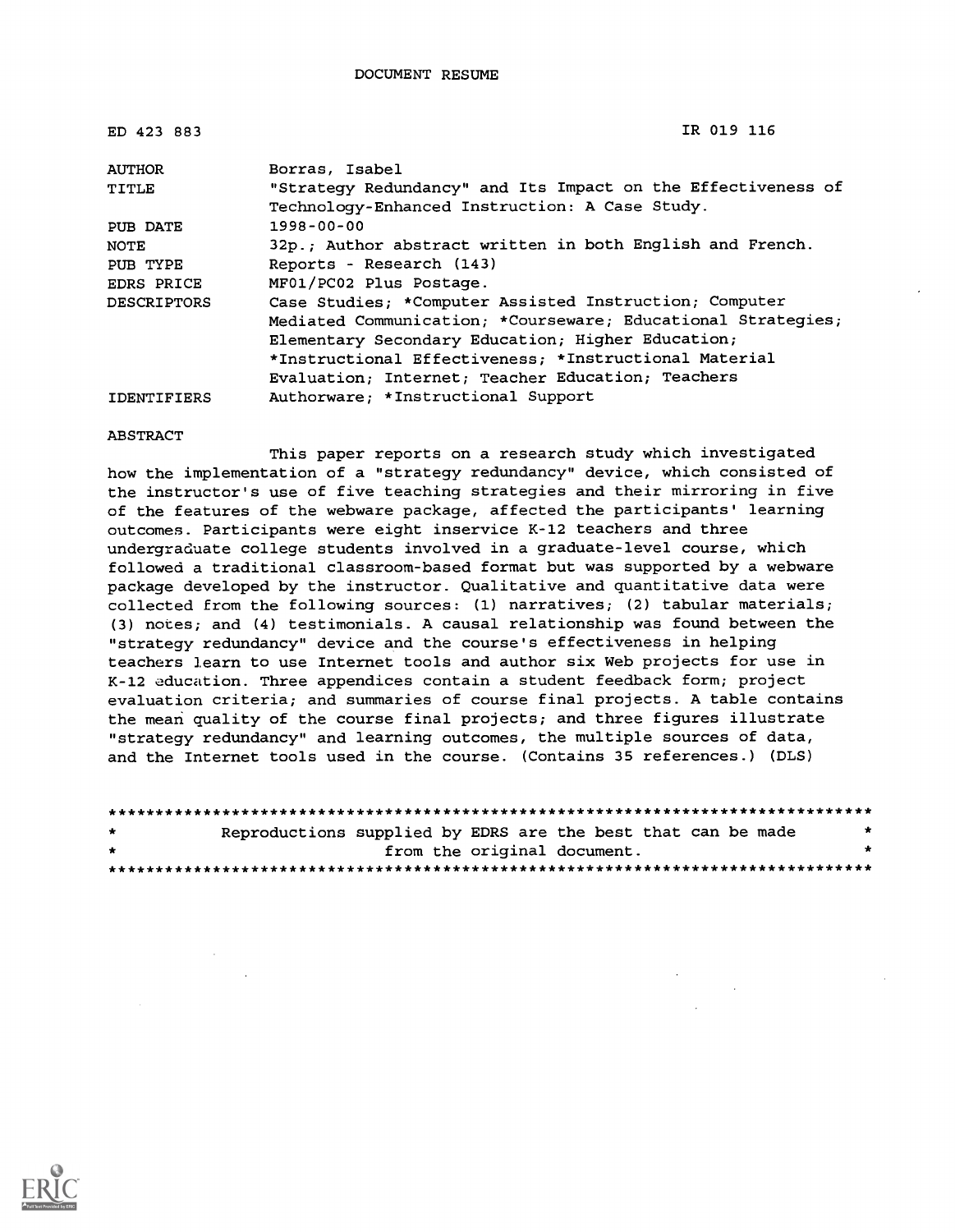### "STRATEGY REDUNDANCY' AND ITS IMPACT ON THE EFFECTIVENESS OF TECHNOLOGY-ENHANCED INSTRUCTION: A CASE STUDY

#### ABSTRACT

co In this study, eight teachers and three college students involved in a graduate-<br>The level Internet course developed skill in using Internet tools and authoring<br>webware materials. The course followed a traditional class webware materials. The course followed a traditional classroom-based format<br>but was supported by a webware package developed by the instructor<br>(http://www.sover.net/~milcasa/503). A case study research methodology was utilized to investigate how the implementation of a "strategy redundancy" device, which consisted of the instructor's use of five teaching strategies and their mirroring in five of the features of the webware package, affected the participants' learning outcomes. Qualitative and quantitative data were collected from seven sources. A causal relationship was found between the "strategy redundancy" device and the effectiveness of the course in helping teachers learn the use of Internet tools and author six basic Web projects for use in  $K-12$ education.

> Dans cette étude, huit enseignants et trois étudiants universitaires inscrits dans<br>un cours supérieur sur l'Internet apprirent à se servir des outils Internet et créer<br>des matériaux web. Le cours suivit un format tradition (http:/ / www.sover.net/ -milcasa/ 503). Une méthodologie de recherche type étude de casfut mise en place pour élucider comment l'utilisation d'une technique de "redoublement de stratégie", qui consista en l'usage par l'instructeur de cinq webware, affecta les résultats d'apprentissage des participants. On collectionna<br>des données quantitatives et qualitatives à partir de sept sources différentes.<br>Une relation de causualité s'avéra entre la technique de "red stratégie" et l'effectivité du cours pour aider les participants à maîtriser les outils Internet et développer six projects WWW pour utilisation dans l'enseignment élémentaire et secondaire.

Development, Participatory

Keywords: Strategy Redundancy, Teaching Effectiveness, Webware

# BEST COPY AVAILABLE

U.S. DEPARTMENT OF EDUCATION<br>ffice of Educational Research and Improveme Office of Educational Research and Improvement EDUCATIONAL RESOURCES INFORMATION

CENTER (ERIC) O This document has been reproduced as received from the person or organization originating it.

O Minor changes have been made to improve reproduction quality.

Points of view or opinions stated in this document do not necessarily represent official OERI position or policy.

"PERMISSION TO REPRODUCE THIS MATERIAL HAS BEEN GRANTED BY

|  | Borras |  |
|--|--------|--|
|  |        |  |

TO THE EDUCATIONAL RESOURCES INFORMATION CENTER (ERIC)."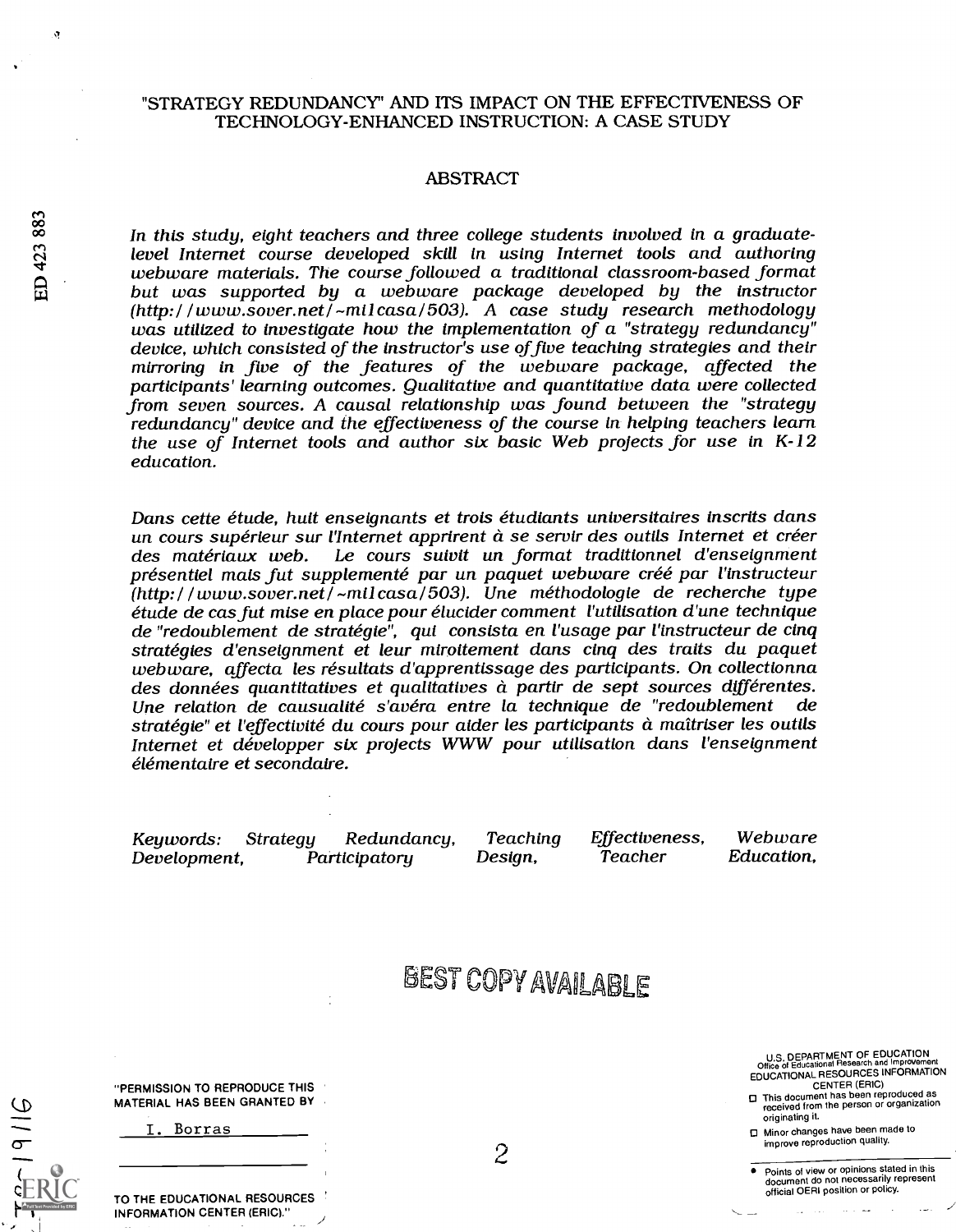#### "STRATEGY REDUNDANCY" AND ITS IMPACT ON THE EFFECTIVENESS OF TECHNOLOGY-ENHANCED INSTRUCTION: A CASE STUDY

#### INTRODUCTION

Research on the effectiveness of technology-enhanced instruction has concentrated on either the users' teaching/learning processes (Mitra, 1994; Simpson, 1994) or the design of the tools used in that kind of instruction (Chadwick, 1992; Livergood, 1993). Research hasn't, however, addressed the ways in which both teaching/learning processes and tools may work in combination. No inquiries have been conducted to learn, for instance, about the effects of using selected teaching strategies in a given course and embedding them in the design of the courseware created for that course. A main reason for this void is that until very recently, instructors have rarely been able to create and/or customize the technology tools they use in their courses --mainly because of their lack of technological knowledge, time, and funds.

In an effort to contribute to this unexplored avenue of research, this article reports results of a study which investigated the impact of using a "strategy redundancy" device on the effectiveness of a course designed and taught by the author: RE 503 - Internet for Teachers (thereof RE 503). More exactly, the study investigated the effects of such a device, which consisted of the coupling of selected teaching strategies to be used in the course with selected features of a supporting webware package, on the participants' attainment of the course objectives. The objectives included: 1) learning the use of major Internet tools for communication, information research, and site evaluation; and 2) authoring basic educational WWW projects for use in K-12 education.

# COURSE DESCRIPTION Participants and Tasks

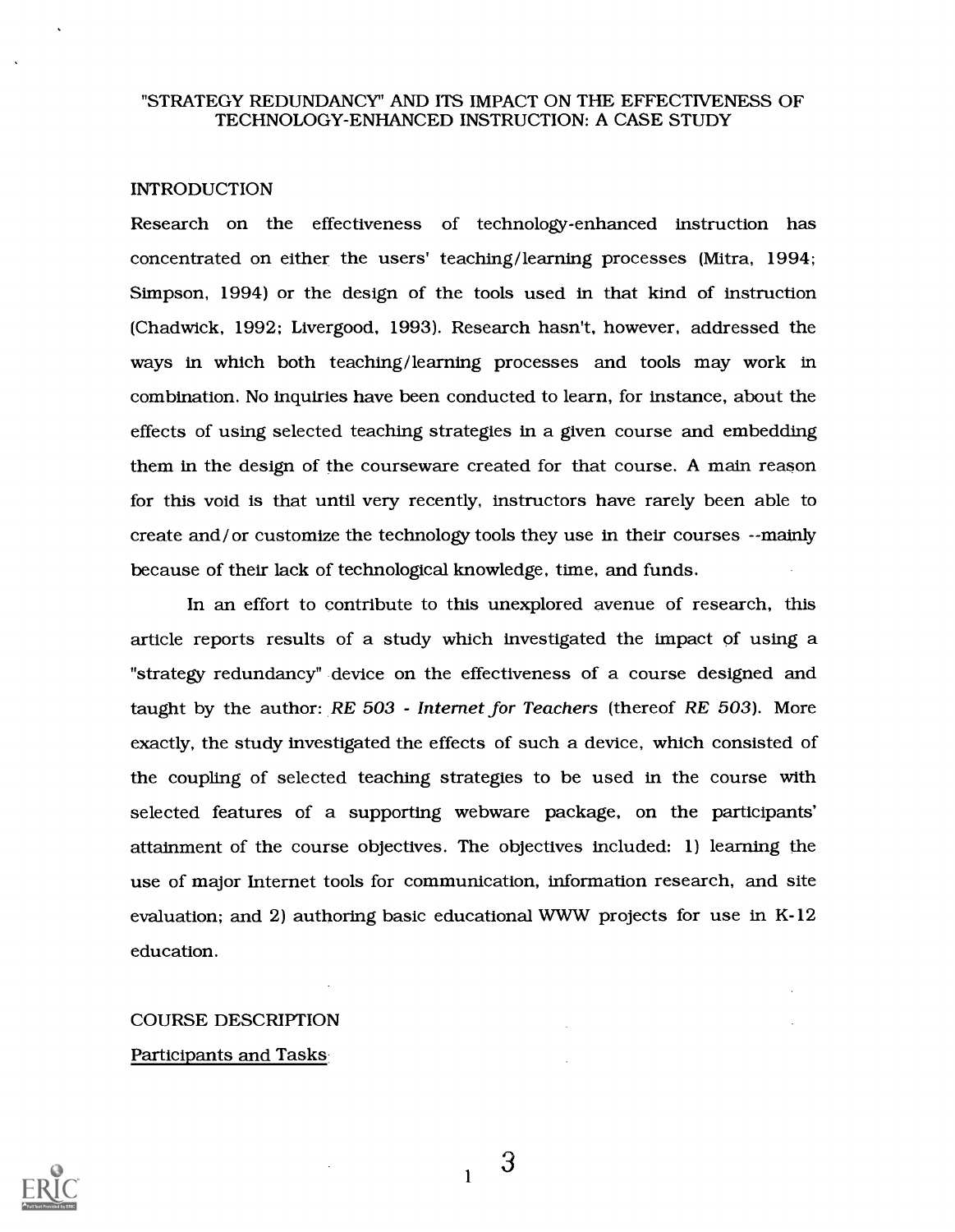Eight inservice K-12 teachers and three college students participated in RE 503, a three-credit, graduate-level course taught by the researcher at Institution X. Of the eight teachers, two worked in early childhood education, four in middle school, one in high school, and another at a middle school as a library media specialist. The three college students were 1st year undergraduates (a peculiarity of Institution  $X$  is that it encourages its students, even freshmen, to take specialized courses).

All the teachers in the course knew how to use basic computing tools, such as word-processing and spreadsheets programs. The three college students knew how to use e-mail programs, Internet browser, and graphic tools prior to the course.

The class met once a week for three hours, at the Institution X Language Laboratory, from February 28 to May 29, 1996. The students were assigned readings for each class. They were also given, over the fourteen weeks of the course, seven homework assignments and a final project.

#### Teaching Materials

The course main teaching material was a webware package developed by the instructor (Borras, 1996). The package was used in conjunction with a textbook (Cotton, 1996) which served as a source of supplemental readings.

The design of the webware package adheres to some important WWW site design rules (Butler, 1995; Lynch, 1996; Levine, 1996; King, 1996). Those rules inciuded: 1) use of relatively small graphics to speed page load; 2) efficient use of links so that documents within the package can be reached in no more than five clicks; 3) frequent updating of the content with significant additions to maintain students' interest in accessing the materials regularly; and 4) effective layout of the materials to ensure their usability both in on-line and in paper formats.

The package consists of some six hundred textual and graphical files organized around six "nodes." The "Home" node constitutes the main entrance



<sup>2</sup>  $\frac{4}{3}$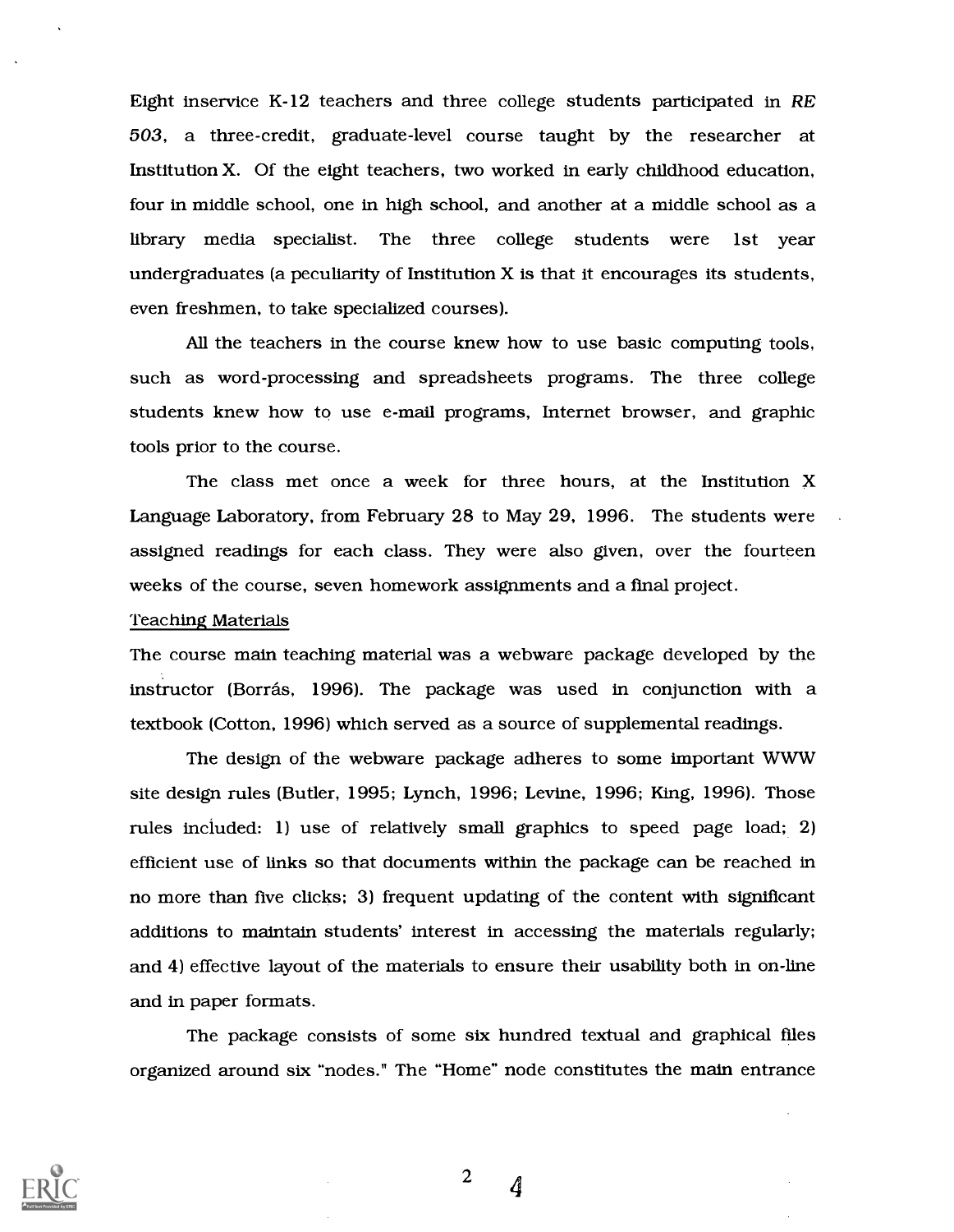to the package. The "Info" node features information about the instructor and the course content, objectives, and evaluation tools procedures. The "Schedule" node gives access to the topics and assignments treated in the course. The "Readings" node features a list of required and suggested readings for the course, various links to electronic books and articles, and an entry point to all the sites linked to the package. The "Projects" node provides access to the six Web projects developed by the participants in the course. Finally, the "People" node contains information about the participants' professional background, teaching philosophy, and expectations about the instructional possibilities of the Internet.

#### THE "STRATEGY REDUNDANCY' DEVICE

In designing RE 503, the researcher drew on the conceptual framework provided by Fleming's (1981) five categories of characteristics of effective instructional presentations. Such categories include the "referential" (teaching of meaning variations in languages representation); the "informational" (delivery of content in a rationed and ordered manner); the "relational" (provision of opportunities to share/acquire learning information); the "demand" (encouragement of plural ways of thinking about and applying information); and the "image-of-the-other" (embodiment of learner's knowledge, abilities, and needs into the learning design).

Fleming's framework aims at attaining a "humanistic technology" (1981: 33) and includes principles derived from the behavioral as well as from the cognitive sciences (Fleming & Levie: 1993). Because of its broadness, Fleming's framework can encompass new insights both within and beyond instructional design (Neuman, 1993), and provide an efficient tool for gathering, analyzing and describing a large number of general findings in related areas.

Expanding Fleming's framework, the researcher selected a number of teaching strategies to be used in the RE 503 course and, for each one of the



 $3\overline{5}$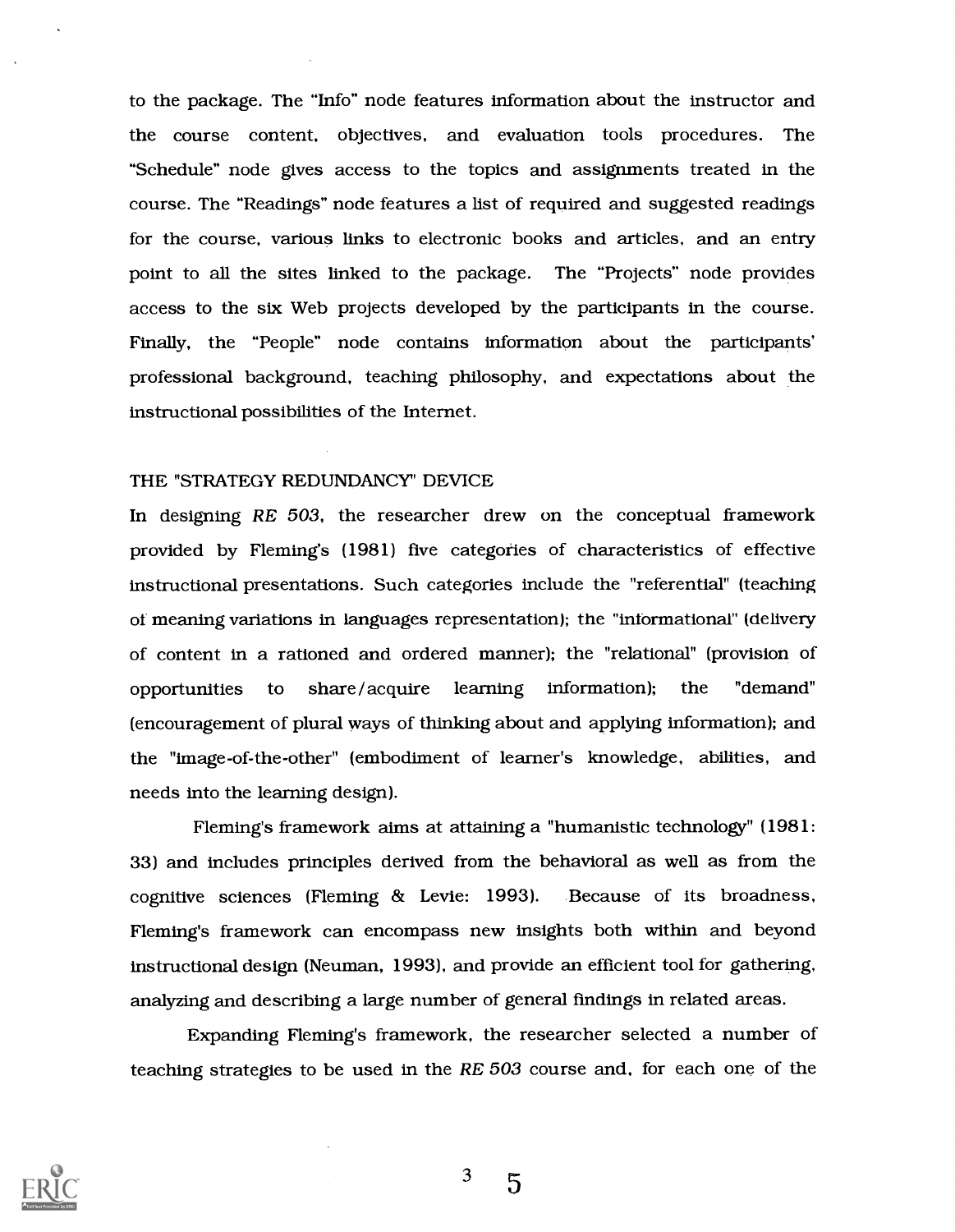strategies, a mirroring feature to be embedded in the accompanying webware package. Such strategies and features, which are shown in Figure 1, exemplify of what this researcher has defined as the "strategy redundancy" device.

 $-$  Insert Figure 1 here (RE 503: "Strategy Redundancy" and Learning Outcomes)

The device was then put to test to investigate its contribution to the effectiveness of the RE 503 course.

#### METHODOLOGY

The study featured the characteristics of qualitative research, including inductive data analysis, emergent design, and protagonism of subjects in interpreting outcomes (Borg & Gall, 1989). More specifically, the study was guided by the tenets and procedures of the case study method, as described by Yin (1992, 1993, 1994) and Bromley (1986). The method was selected because it can empower the researcher to test relationships between processes and outcomes and to develop fmdings-based generalizations (Yin, 1992).

In keeping with the principle of triangulation and to address the potential problems of construct validity and reliability, the study followed Yin's (1994) three principles of data collection. That included the use of multiple sources of evidence; the development of a case study database (notes, documents, tabular materials, narratives); and the development of a chain of evidence through reports which make sufficient citation to the relevant portions of the case study database.

#### Data Sources

Figure 2 shows the various sources of data upon which relied the study and the acronyms by which the sources are designated when referred in these pages. Participants responses to these sources are, when quoted here, presented using fictitious initials.

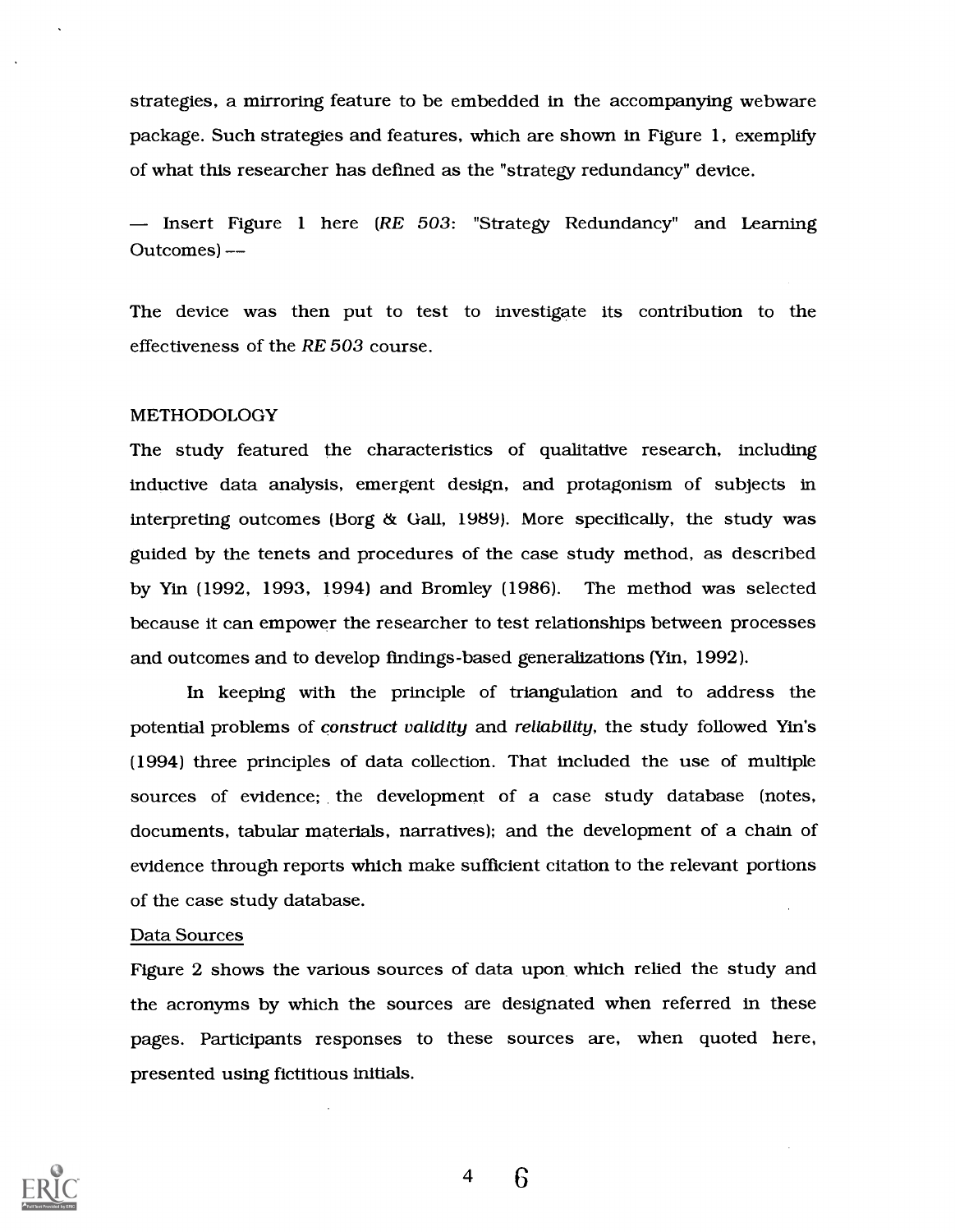- Place Figure 2 here (RE 503: Study Multiple Sources of Data) --

The "Narratives" source consisted of the summaries that the teachers wrote, for the seventh assignment of the course, about their experiences using the Internet tools they had practiced during the first six weeks of the course. The source also included the summary of the participants' evaluations of the course which, as mandated in Institution X, was written by the Student Educational Policy Committee (SEPC) representative. The third component of the source comprised the evaluations of the teachers' final projects by K-12 users. Data from this latter source were collected through the use of evaluation forms developed by the teachers.

The "Tabular Materials" source included the scores and comments on the effectiveness of the course provided by the teachers using the Student Feedback Form (see Appendix A). The source equally included the instructor's ratings of the teachers' fmal projects, according to the components of the Project Evaluation Criteria instrument ((see Appendix B).

The "Notes" source encompassed the instructor's in-class observations and the instructor's reflections upon her e-mail correspondence with the students.

The "Testimonials" source comprised the e-mail messages sent to the instructor by students in the course and by visitors, and borrowers, of the webware package. Data from this source were used to either provide context to the remaining data provided by the students or to weigh the external impact of the course.

Because the study was primarily intended for assessing the effectiveness of the course for teacher training, data from specific sources, such as the feedback on the course and reflections on Internet tools learning, were restricted to the ones provided by the eight teachers and not by the three college undergraduates.

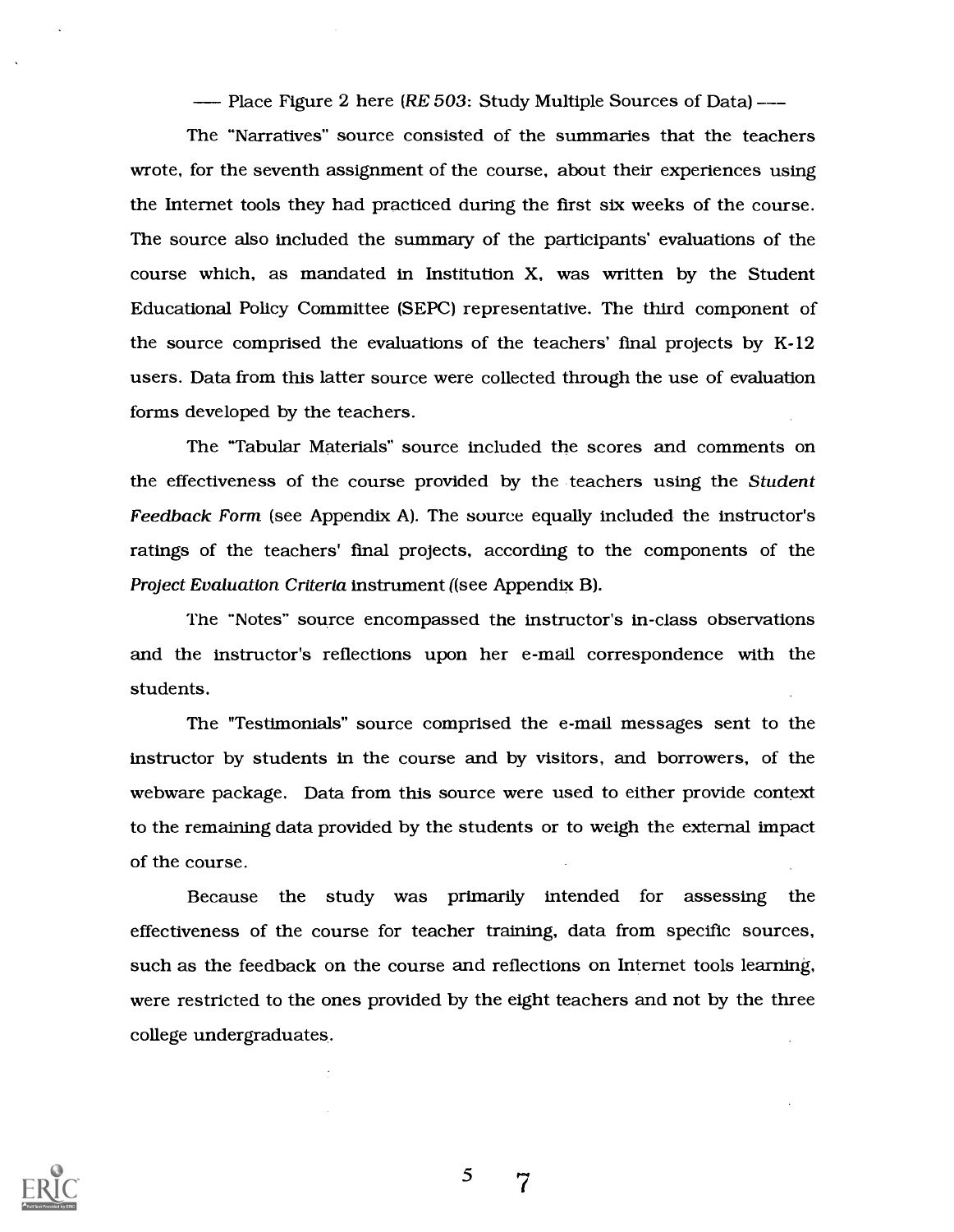The qualitative sources of data of the study were intended to generate interesting variables through the implication of participants in the interpretation of the results. The intent reflects the researcher shared view with Borg and Gall (1989), on how "Quantitative researchers with behavioristic orientations often overlook the fact that much can be learned from human subjects by asking for their perceptions." (p. 386).

The quantitative sources of data of the study, on the other hand, were equally incorporated because of their value as a supporting source of evidence. The incorporation represents the researcher's agreement with Yin's recommendation (1992) that "... case studies can and should still include quantitative data... where relevant." (p. 124).

#### Collection Techniques

Data from the above sources were gathered, using observation, document analysis, and quantitative data tabulation techniques. The researcher conducted over seventy-four hours of in- and out-of-class informal observations throughout the fourteen weeks of the course. The researcher also examined the various materials created by the participants in the course, including homework assignments, Web projects, and projects evaluation summaries. The researcher complemented her observations and materials analysis with the tabulation of the data yielded by the Student Feedback Form and the Project Evaluation Criteria tools.

A thorough examination of the collected data provided the evidence for the study findings. Such findings were graphically portrayed by the researcher, acknowledging with Bromley (1986) the advantages in representing casestudies in diagrams to secure a systematic view of "interrelated factors and conditions giving raise to a variety of possible observable effects." (p. 145).

To ensure the credibility of the findings and the validity of the study (Guba, 1981), a final draft of the article was submitted to two peer reviewers and two participants in the course. The peer reviewers examined the



6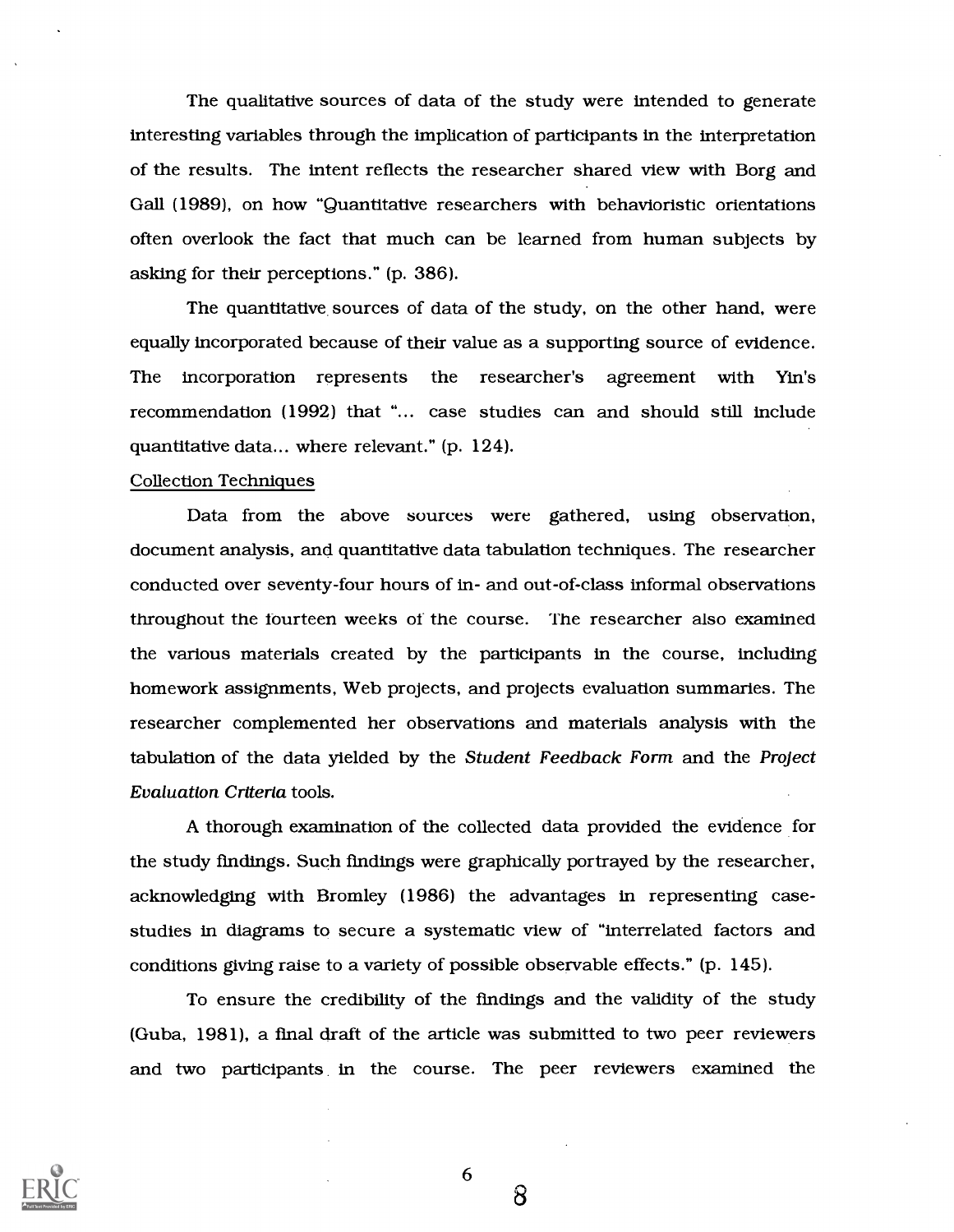methodology and the interpretation of the findings, whereas the course participants checked the accuracy of the data. Both reviewers and participants endorsed the study through their highly positive comments.

#### RESULTS

The analysis of data revealed the causal relationship between the "strategy redundancy" device implemented in the course and the participants' learning outcomes. Both the learning outcomes and the ways they were affected by the "strategy redundancy" device are discussed next.

#### 1. Learning Outcomes

#### 1.1. Learning of Internet Tools.

The course was effective in helping teachers achieve the first of its objectives: learn the use of the Internet tools for communication, information research, and site evaluation. Teachers gained skill in using the Internet tools addressed in the course (see Figure 3) through the readings and the six assignments they accomplished during the first six weeks of the course.

--- Place Figure 3 here (Internet Tools Addressed in RE 503)---

The fact that all the teachers completed the course assignments proved that the objective was basically reached. Moreover, the teachers' reflections of their learning of the Internet tools (IT) in the seventh assignment indicated that they felt confident about their basic mastery of the tools, and that their expectations about their use in the future were high.

#### 1.2. Authoring of Web Basic Projects.

RE 503 turned out to be equally effective in helping students accomplish the second objective of the course: to author basic Web projects for use in K-12



7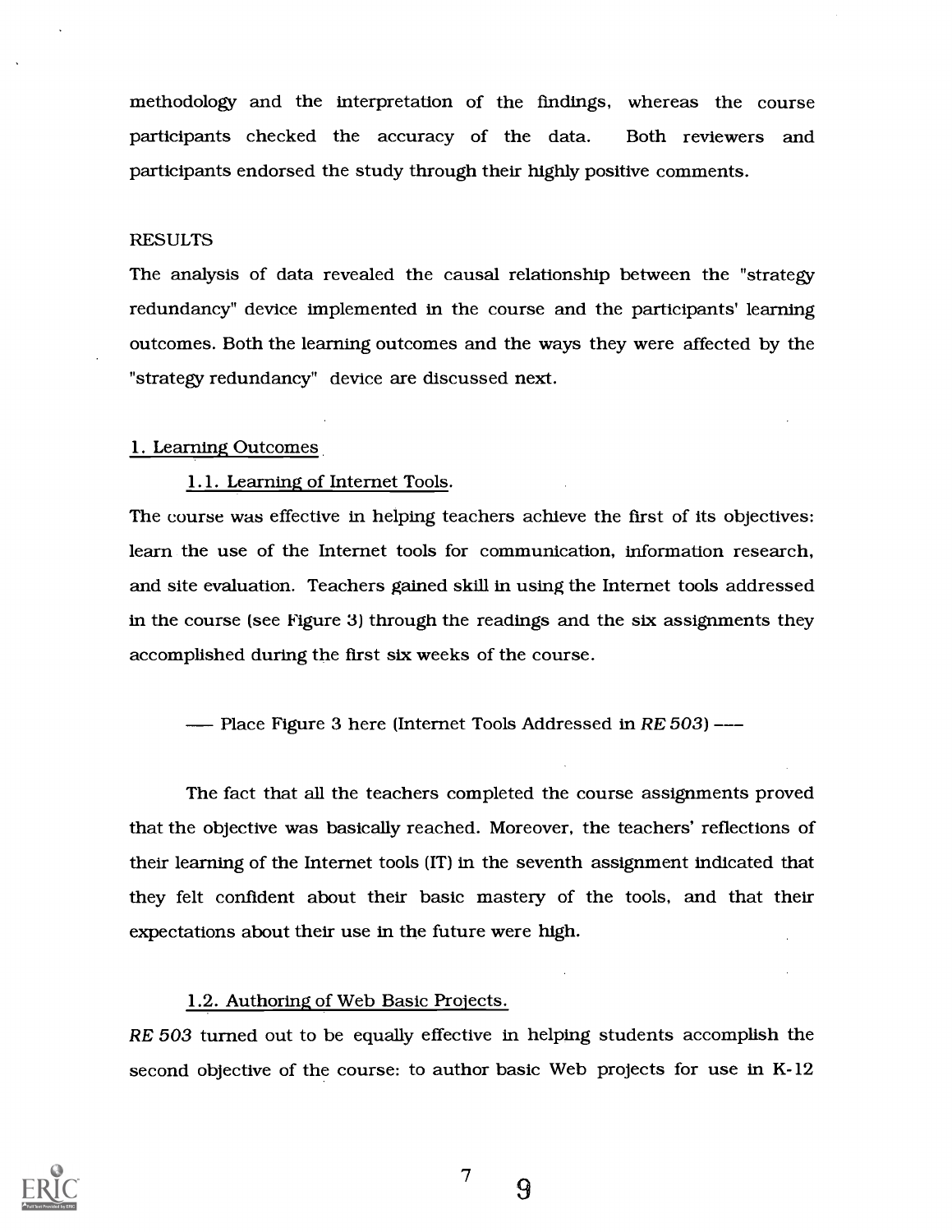education. All in all, the students produced six Web projects (see Appendix C) which were measured for the quality of their content, design, and documentation, following the Project Evaluation Criteria tool. Data yielded by those measurements revealed the high quality of the projects (see Table 1).

-- Place Table 1 here (Course Final Projects: Mean Quality) ---

The projects were further evaluated by the authors themselves, following the "Projects: Field Testing Guidelines," provided by the instructor. Drawing on those directions, the teachers in the course had three to five target users working with their projects, asked the users to fill in the evaluation forms they had developed, and reported the findings about achievement, navigation, and attitudes yielded by the forms and/or their direct observations.

The above sources provide a strong evidence of the overall effectiveness of the course. Agreement about such effectiveness was also expressed by the students in both the Students Feedback Form, and the SEPC Course Evaluation Summary.

Answers to question 4 of the form indicated that all the teachers agreed upon recommending the course to other teachers based on the fulfillment of the course objectives. The percentages of agreement about the ability of the course to fulfill each of the specified objectives were as follows: 1) learning of Internet basics (100%); 2) development of site evaluation skills (100%); 3) learning of basic Web authoring with HTML (100%); 3) self-paced learning (85%); and 4) task-based learning (90%).

Let us examine next the ways in which the "strategy redundancy" device was responsible for those learning outcomes.

#### 2." Strategy Redundancy" Effects

As shown in the above Figure 1, the "strategy redundancy" device implemented in the RE 503 course included the five teaching strategies which were used

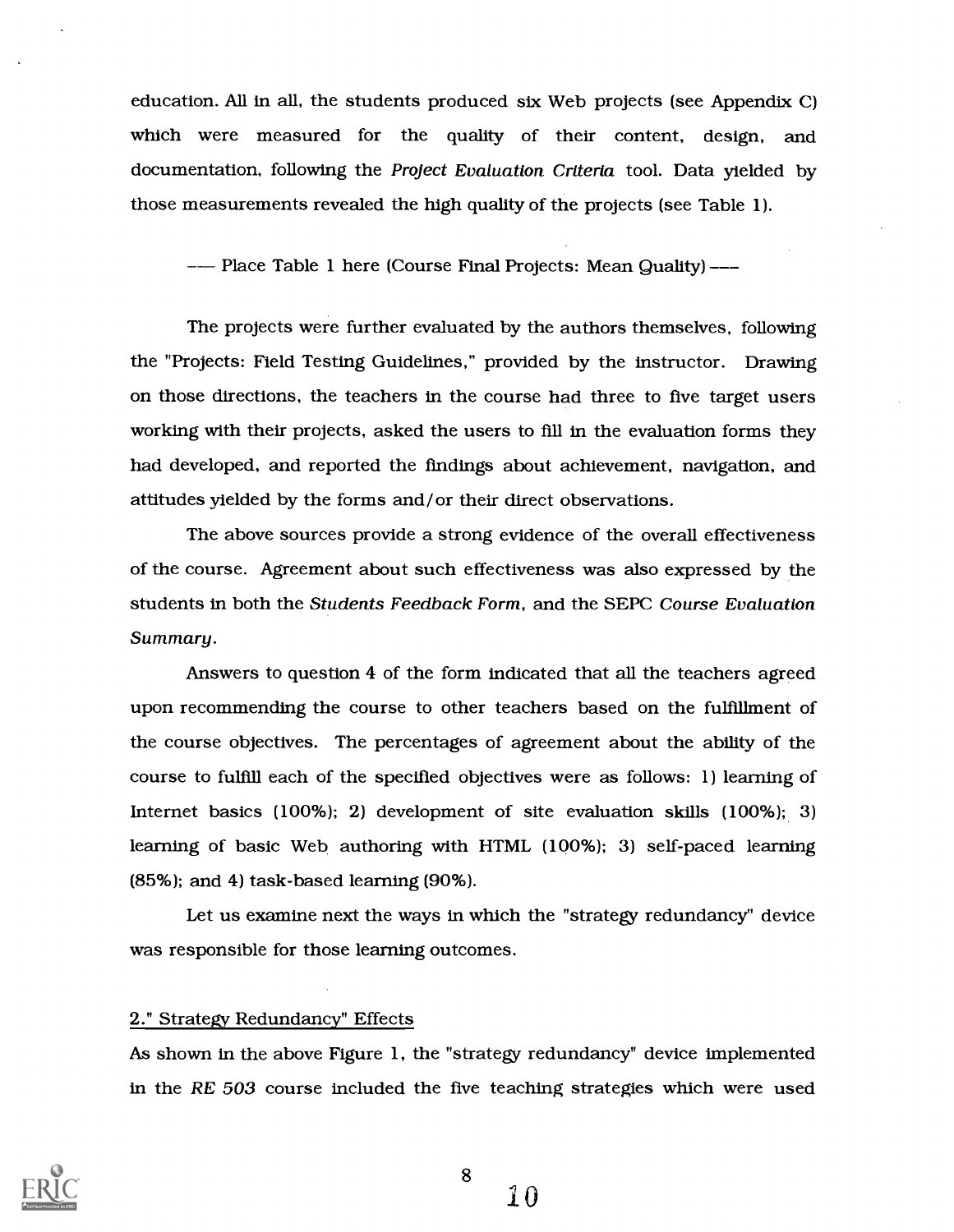systematically throughout the course, and the five matching design features of the supporting webware package.

The study various sources of the data showed evidence of how each pair of strategiy and webware feature affected the learning outcomes of the participants in the course.

2.1. Provide Effective Guidance/Simplicity of Structure and Ease of Navigation.

The first teaching strategy, "provide effective guidance," was aimed at reducing the "perceived complexity" of the course innovative subject matter. Agreeing with Rogers (1983) that "the complexity of an innovation, as perceived by members of a social system, is negatively related to its rate of adoption." (p. 239), guidance to minimize the apparent difficulty of the course was provided in three ways. The first way consisted on addressing the contents of the course within two well-defined phases, one dealing with Internet cognitive tools (weeks 1-7), and the other concerned with web authoring (weeks 8-14). The summary that the teachers wrote in assignment 7 served as the symbolic closure of the first of the two phases, giving them a sense of accomplishment and raising their expectations about what they were going to learn next:

B: "I look forward to the next phase of our class." (IT)<br>D: "I'm looking forward to the experience of creating a home page document..." (IT)

K: "I am looking forward to HTML learning." (IT)

The second way of providing guidance was through the staging of the development of the Web final projects into four strategic steps. Steps 1 and 2 were completed during the first phase of the course: step 1 (writing project's outline and storyboard) was scheduled for weeks 3 and 4 of the course, while step 2 (writing the evaluation forms) was accomplished in week 6. Steps 3 and 4 (creating HTML files for projects, and field-testing projects) were accomplished during the second phase of the course. This procedure was aimed at helping students realize that designing sensible content and evaluation

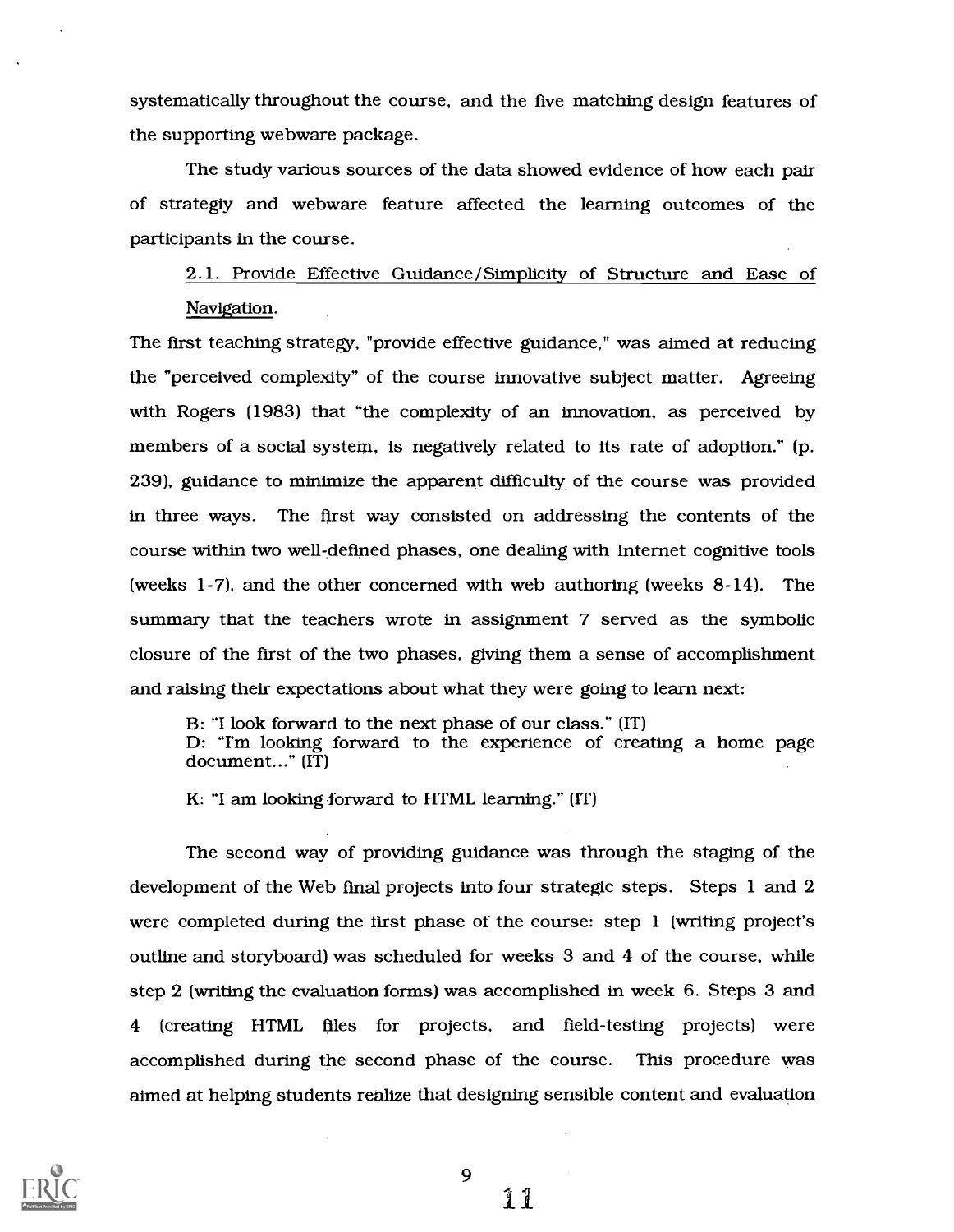procedures for their projects was as important as learning the technical skills required for putting those projects on the WWW,

A third modality of guidance consisted on the use of templates to reduce the HTML learning curve. Students could use the eight HTML templates developed by the instructor to create the suggested components of their projects (Home, Information, Links, Activities, Activities' Answers, and Evaluation Form). According to teachers' answers to question <sup>2</sup> of the Students Feedback Form, the instructor's templates ranked first among the preferred HTML-Related Sites categories. Corroborating this finding, data from question 3 of the same form indicated that 90% of the teachers found the templates "very effective" for their learning of HTML.

The "guidance" strategy translated into the "simplicity of structure" and the "ease of navigation" features of the webware package. As said previously, the webware contents were organized into six major nodes, and documents within the package were linked in a way that they could be reached in no more than live clicks. According to their answers to question  $l$  of the Students Feedback Form, 100% of the teachers agreed upon the "excellence" of the webware structure and navigation easiness. Further agreement upon those webware features was found in the open comments expressed by the teachers in the feedback form,

I think the home page was most effective in presenting the course and made it accessible at all times." (SFC)

and in the e-mail messages sent to the researcher by scholars from various institutions who visited the webware site:

Ravitz, J. L.: "In fact, I think your page is the nicest example of on-line course materials that I have seen,... The design is just great." (EM, 4/7/96)

Lake, D.: "I would like to also say that I continue to be in awe of your pedagogical design as well as your visual design." (EM, 6/27/96)

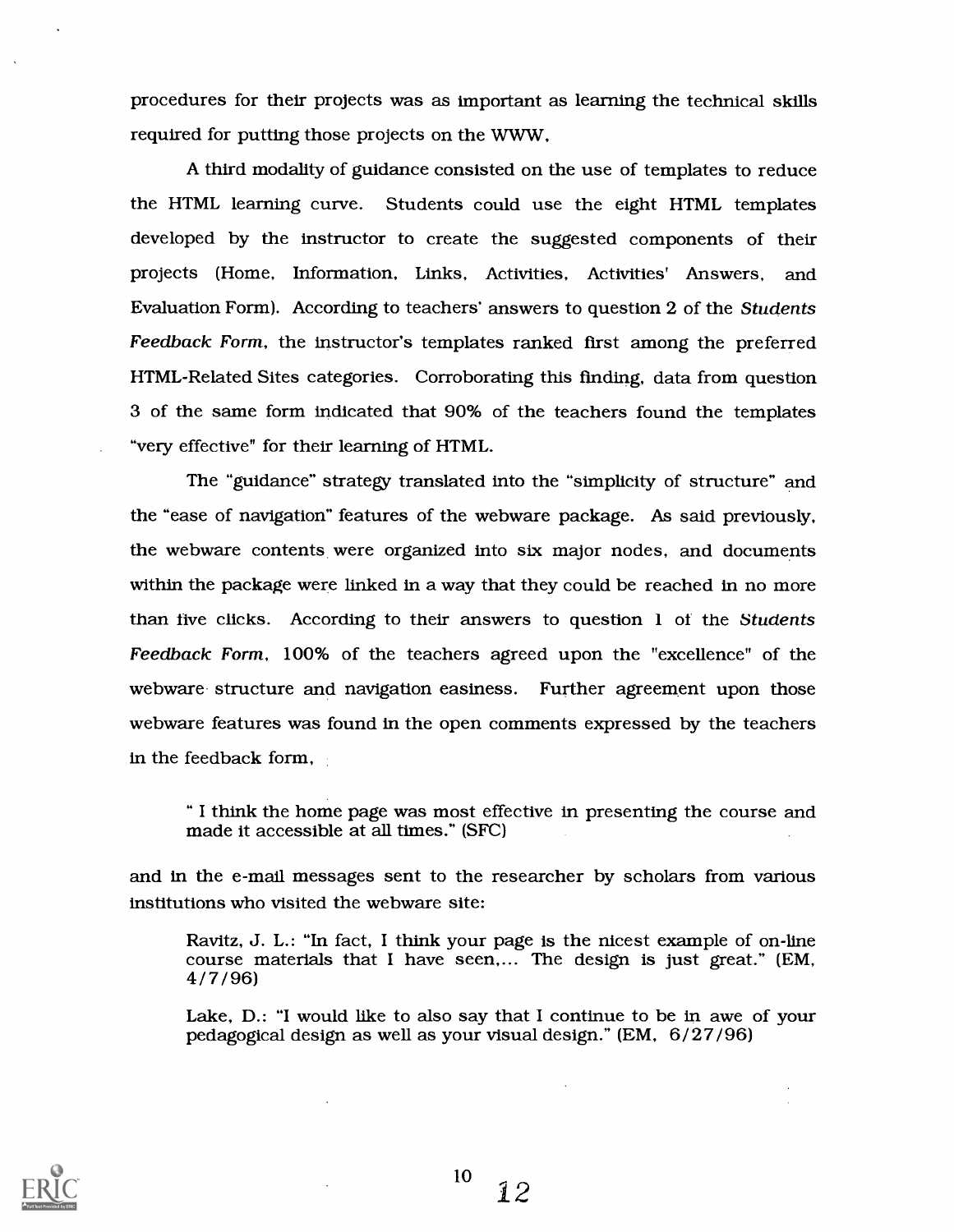Dyer, W.: "I was reading through your 503 course and I have to say that this is one impressive work! I like all of it: the content and the layout." (EM, 8/6/96)

Crawford, C: "I appreciate your class' web page for 503 Internet for Specifically, I am interested in your evaluation plan and instruments for the class." (EM, 8 /22 /96)

Welch, T.: " I love the course design, projects, etc...It is a very thorough work." (EM, 8/30/96)

2.2. Tailor Content to Students' Needs/Originality of Webware Materials The second teaching strategy implemented in the course, "tailoring of information to students' needs," implied the adjustment of the scope and depth of the course contents to the academic and professional profiles of the teachers in the course. Keeping in mind those profiles, three content areas, K-12 education, Internet tools, and Web authoring, were covered in depth to help teachers achieve the course objectives.

Evidence of the impact of this feature is provided by the data yielded by question 2 of the Student Feedback Form. The question sought to find out which were, according to the teachers, the most useful sources of information found in the three categories of sites linked to the course webware, "K-12 Education-Related Sites," "Internet-Related Sites," and "HTML-Related Sites." According to the teachers' answers, "AskERIC Home Page," "Classroom Connect" and "Armadillo's K-12 WWW Resources" rated first among the sites of the "K-12 Education-Related Sites" category. The top two sites for the "Internet-Related Sites" category included "Gopher Jewels" and the "OII Feedback Form for Educational Sites." Finally, the most popular sites and files within the "HTML-Related Sites" category were the instructor's HTML Templates, the "Realm of Graphics," and the student "HTML lessons."

These findings seem to indicate that the teachers valued the sources of information that had been tailored to them and that were useful for the tasks at hand. The selected K-12 sites could provide them with ideas for the topics of

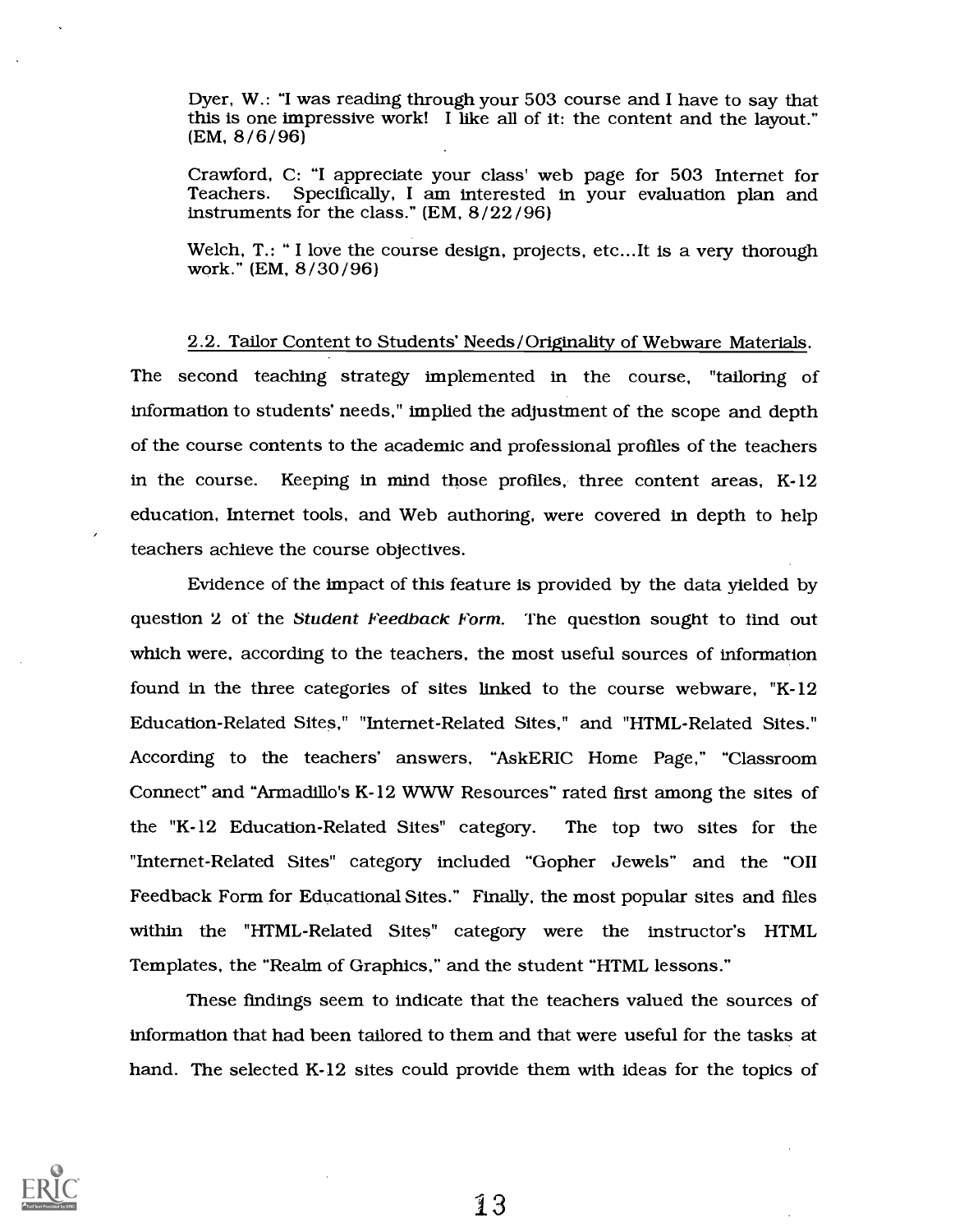their projects. The selected Internet-related sites gave them the source and the tool for their evaluation task. And the selected HTML sites gave them the templates and the tools they needed to shape their projects.

The "tailoring' teaching strategy went hand in hand with the tailoring of the materials found in the course webware. Agreeing with King (1996) that what makes a great web site is the originality of its content, the bulk of the web-based readings were written by the instructor. To visually emphasize their preeminence, the instructor's readings were laid out at the top of the web pages and were followed by links to sites with supplemental readings.

Teachers' appreciation of the webware materials was evidenced in various ways. First, through the answers to question 1 of the Students Feedback Form which revealed the teachers' unanimous agreement about the "excellence" of the webware content. Next, through the teachers' comparison of the textbook and webware qualities:

many didn't like the second part of the text. All felt that the course- home page was a superior text and could be downloaded as a hard copy of great value." (CES)

And finally, through the fact that all teachers printed and collected the webware files:

Instructor: "Students seem lured by the materials... It is kind of unanimous reaction, to turn on the computer, and to watch and print the weekly addition of content (IO,  $3/13/96$ )

# 2. 3. Promote Intensive Practice through Meaningful Tasks/Purposefulness of WWW Projects.

The third teaching strategy put to use in the course consisted in the promotion of intensive practice through the use of meaningful tasks. This strategy is grounded on the tenets of situated learning theory for which the essence of learning is the result of sharing purposeful, patterned tasks (Roschelle, 1992; Young, 1993). As revealed by the data, it was the meaningfulness of the Internet assignments and web final projects what mainly contributed to the



14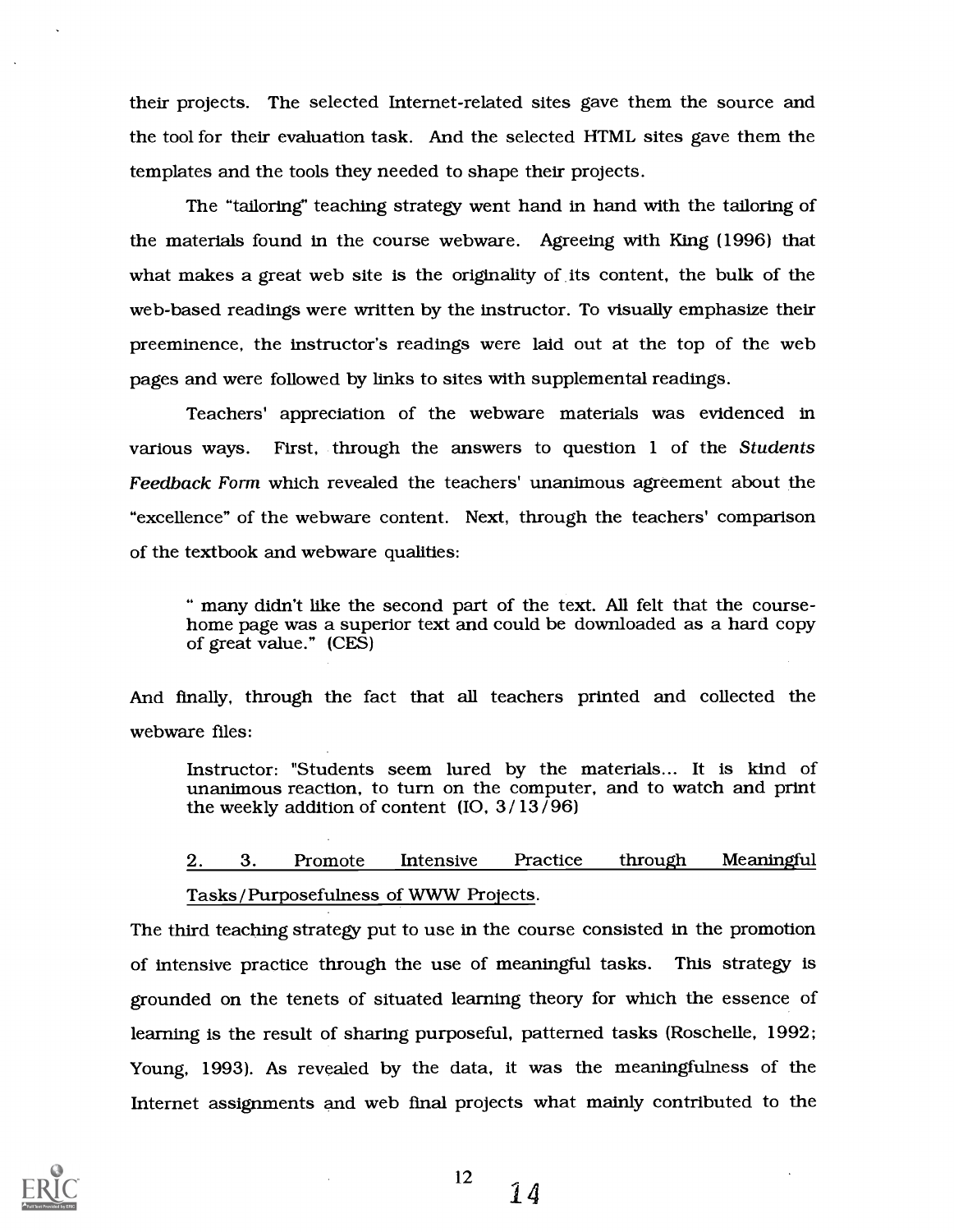students' accomplishment of the course objectives. Students understood the purpose of the tasks,

"[the class] recognized the value of the 7 assignments." (CES) and they felt proud of their success in spite of the intensity of the demands,

B: "It is difficult to think that all we have learned has taken place in 7 sessions!" (IT)

or, rather, because of that intensity,

It was an incredible amount of work; we didn't, as individuals think we could do it and are so satisfied that we did accomplished it all." (CES)

The "intensive practice" strategy translated into the purpose-building inclusion of the final Web projects developed by the teachers into the course webware. The possibility of developing projects that could be displayed on the web and used later in the classroom was the thread that channeled teachers working efforts. Similar to the proven effects of collaboratively writing for a remote audience (Cohen & Riel, 1989), the development of projects for on-line display contextualized the students' efforts and resulted in superior work and deeper learning. The projects constituted a source of joyful learning experience for some of the students,

This course was both challenging and rewarding. I learned more than I thought possible in a semester, accomplished more in our project than I thought possible, and enjoyed doing it." (SFC)

and, certainly, a source of pride for all of them:

" We all hope that the... projects can find a place in the web where we can share them with colleagues and friends." (CES)

2. 4. Foster In-class Collaborations/Variety of On-line Collaborative Opportunities.

The fourth teaching strategy practiced in the course dealt with the fostering of working collaborations of two kinds, one among the teachers themselves, and the other among the teachers and the three college undergraduates. Encouragement of such collaborations was based on the proven efficacy of

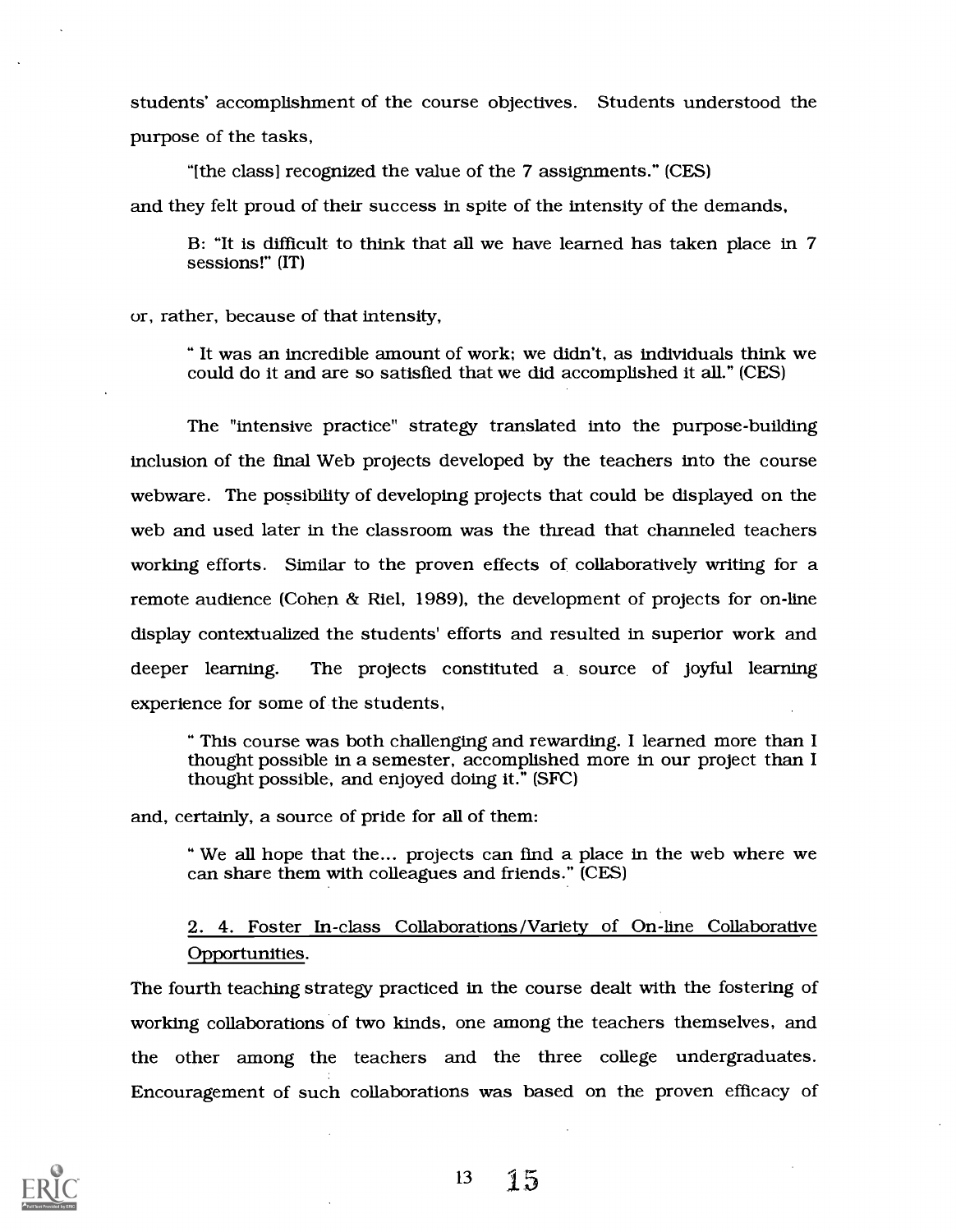collaborative learning techniques (Sharan, 1990), and on the assumption that technology projects that foster cooperation among groups having different skills, professions, and status may be an effective learning approach (Clement, 1992; Silva & Breuleux, 1994).

Teachers worked collaboratively for either exchanging the e-mail information required by the assignments or developing their final projects. Collaboration with the college undergraduates adopted three forms. One, provision of some technical help to the teachers; two, participation in one of the teachers' projects; and three, production of materials for the course webware --including three HTML files about HTML "basics," "images," and "structures," and the Common Gateway Interface (CGI) scripts for the webware feedback and activities forms.

As expressed in the final Course Evaluation Summary, teachers basically attributed their success to the teamwork,

"Everyone seemed to feel that they entered the course as novices.., we didn't, as individuals, think we could do it and are so satisfied that we did accomplish it all." (CES)

and emphasized the value of collaborating with the college undergraduates:

The teachers greatly appreciated working with the institution X students --their skills, help, and perspectives. It seemed a strong match -- their templates and projects to aid the teachers' projects." (CES)

The "collaborations" teaching strategy found its counterpart in the opportunities for collaborating in cyberspace that the webware provided to the teachers. Already in the first assignment of the course, the teachers expressed their views about the instructional possibilities of the Internet. Those views revealed the teachers' agreement upon the potential value of the Internet as an information resource as well as a means to bring teachers and students closer, to develop critical thinking, and to favor cultural exchanges.

As the course progressed, and particularly at its conclusion, teachers figured out more concrete ways to materialize those values:



 $14 \quad 16$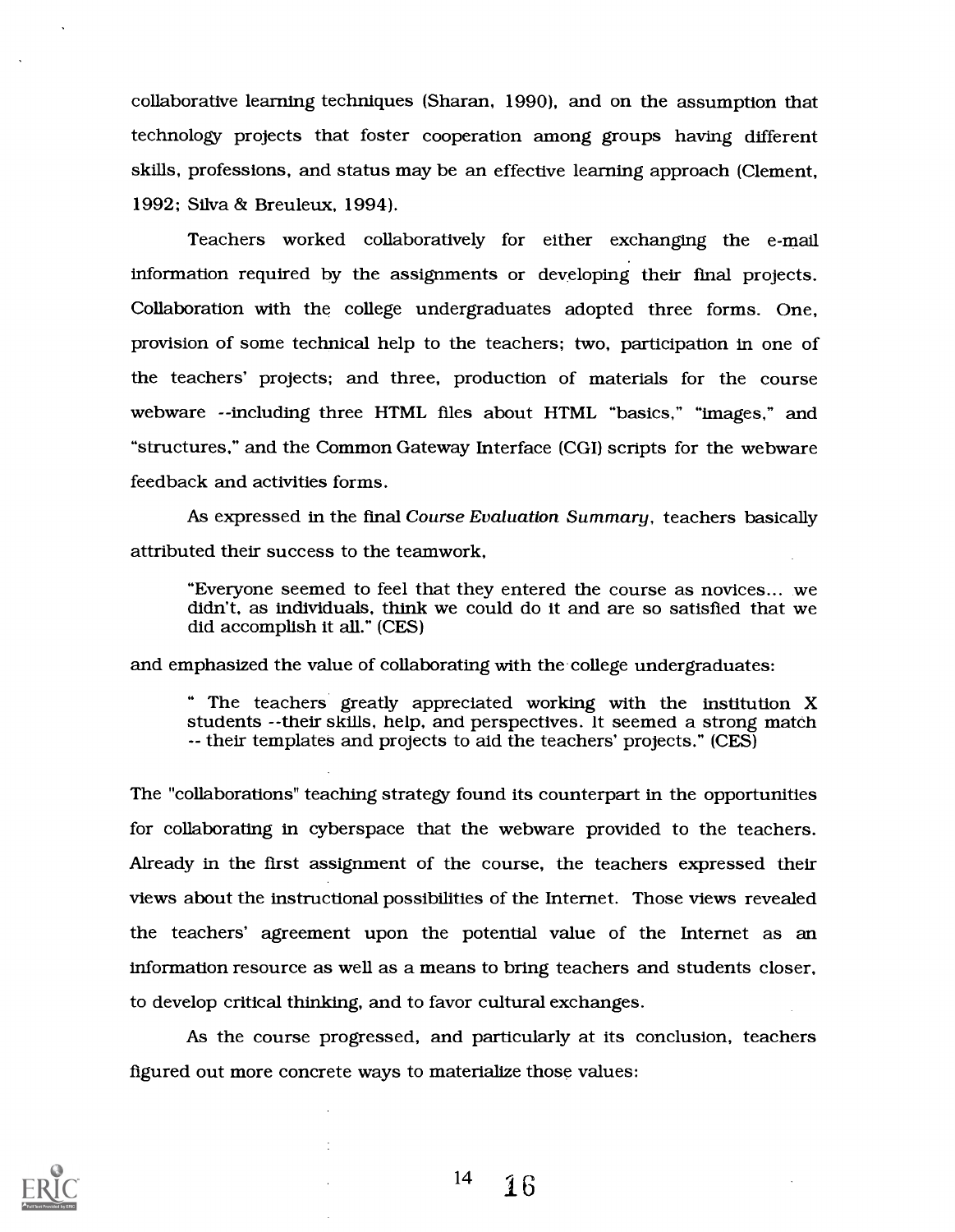B: " I am very interested in creating a Home Page for the Early Childhood Center this fall. I have ideas galore spinning around in my head for it. You have made the seemingly impossible, entirely feasible!" (EM, 6/7/96)

By featuring the appropriate links and tools to facilitate the access to and the dissemination of resources, the webware materials helped teachers envision greater opportunities for professional support and growth.

2.5. Implicate Learner in Design of Learning Environment/Teacher-

#### Learner Co-authored Webware.

The final teaching strategy implemented in the course dealt with the development of a teacher-learner co-designed learning environment. The adoption of such strategy drew on the tenets of constructivist (Bodner, 1986; Perkins, 1991; Jonassen, 1991) and participatory design (Silva and Breuleux, 1994) learning theories.

Drawing on the principles of constructivist theory seemed all the more appropriate since the subjects were adult learners. Because of their pedagogical expertise, and thus extended prior knowledge, teachers in the course were expected to fulfill the prerequisites for advanced knowledge acquisition: problem solving, interest, autonomy, and cooperation (Jonassen, 1991).

Adhering to the participatory design approach also seemed pertinent. As part of the qualitative research tradition (Kirk & Miller, 1986), the approach created the appropriate conditions for the case study investigation. Or as Silva and Breuleux (1994) would put it, the approach "has the potential to create a setting where opportunities for the researcher to share in and understand the concerns and perspectives of the participants become possible." (p. 102).

Students participated in the design of the learning environment mainly in four ways. First, through the on-line information resources they brought to the class related to the assignments. Second, through the e-mail comments they



15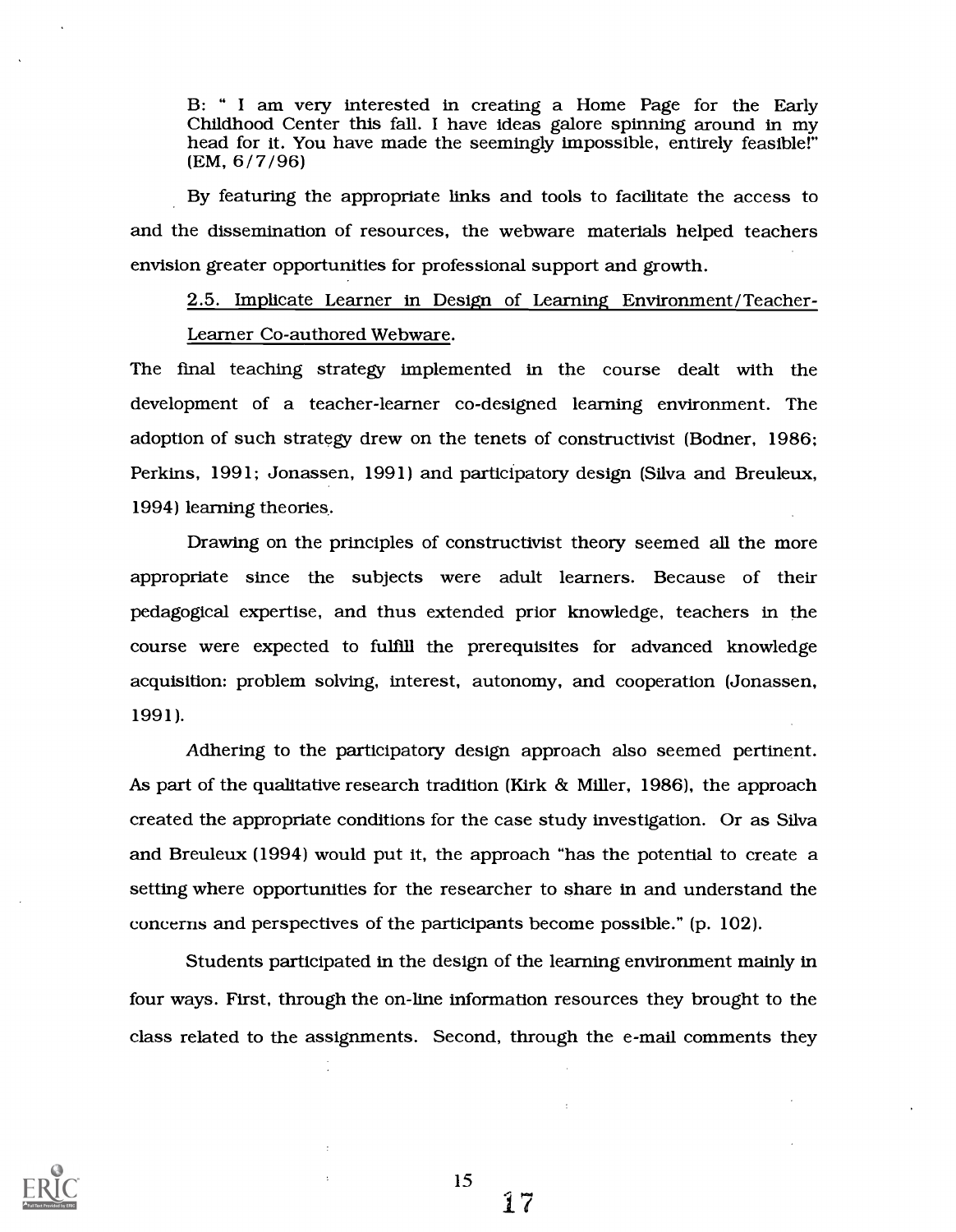sent to the instructor which, like the one below, lead her to rethink some initial decisions regarding the scope and/or design of the webware materials:

H: "I would like to have a reference booklet I could use about what we are learning in class... I am finding it difficult not to have guidelines to follow in writing. Please advice!" (EM, 3 /10 /96)

Third, through the extension of the learning environment outside the classroom with initiatives such as the one of the teacher in the course who had an independent student at her high school taking the course on-line and participating in the development of her final project. Such an initiative was very successful; as indicated by the independent student's signed comments:

Although I am not one of your students, there was a lot to be learned through your site and other links. The basic set-up of your page(s) is great and easy to use. I learned a lot!" (SFC)

And fourth, through the working choices made by some of the students in the course. Choices like the one made by the college undergraduate who decided to develop the set of CGIs included in the webware so that he could, in the process, learn the programming language he was interested in.

All these forms of participation being supported by the instructor, they resulted in the students' willingness to work hard,

" I.B.'s high expectations and enthusiasm and support inspired us to work beyond our abilities." (CES)

and to learn more about a field they had uncovered,

Many felt this course kindled an interest in pursuing more courses in technology." (CES)

The co-authoring of the webware materials mirrored the co-design of the learning environment. Teachers' participation in the authoring of the webware materials consisted in the development and evaluation of pedagogical projects suitable for use in K-12 education. The projects which, as said above, were evaluated by the instructor against the criteria of the Projects Evaluation Form, were additionally field-tested by the teachers with potential target users.

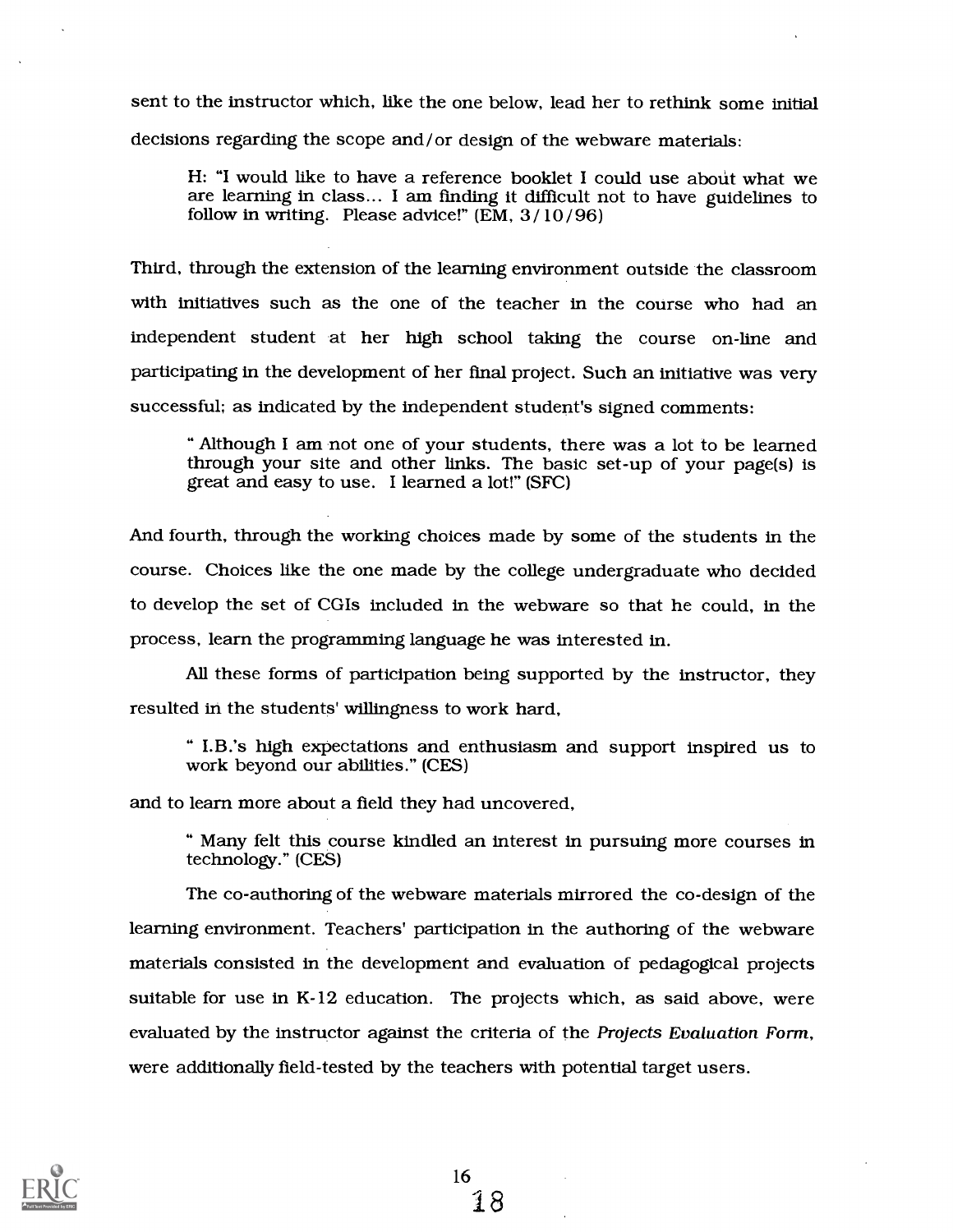To do the field-testing, the teachers drew on the instructor's "Webware Projects: Field-Testing Guidelines." Following those guidelines, the teachers had three to five target users working with their projects, asked the users to fill in the evaluation forms they had developed, and reported the findings, about achievement, navigation and attitudes, yielded by the forms and/or direct observations.

Teachers conducted their field-testing in a very professional manner. The authors of project 1, followed a naturalistic observation procedure since their target users were pre-literate:

D & B: "At the outset we planned to assess our project through the following criteria: children's ability to identify and claim their artwork; children's reactions to and discussions of the activities; and children's responses to questions posed by the teachers." (UEP)

The authors of project 4 pointed out the praising comments made by their evaluators,

F & J: "From the three evaluation forms collected from the students, it can be concluded that the most appreciated was the graphical and organizational aspect of the project as well as the design of activities... all students would recommend this lesson to be used." (UEP)

but they equally reported their critiques, and the changes they made to their project following those critiques:

 $F \& J$ : "The main criticism by the students was towards the length of the initial instructions. Even though for the majority of the students they were easy to understand, it was not a stimulating start for the lesson." (UEP)

The authors of project 6 tested it with a variety of users, including two 4th grade students, five 8th grade students, two 5th grade teachers, a 3rd grade teacher, a resource aide, and a parent. Through the input of these users, the authors gain insight about where to fit project in their school curriculum,

3rd grade teacher: "...This connects to the third grade Social Studies which is studying our community." (UEP)

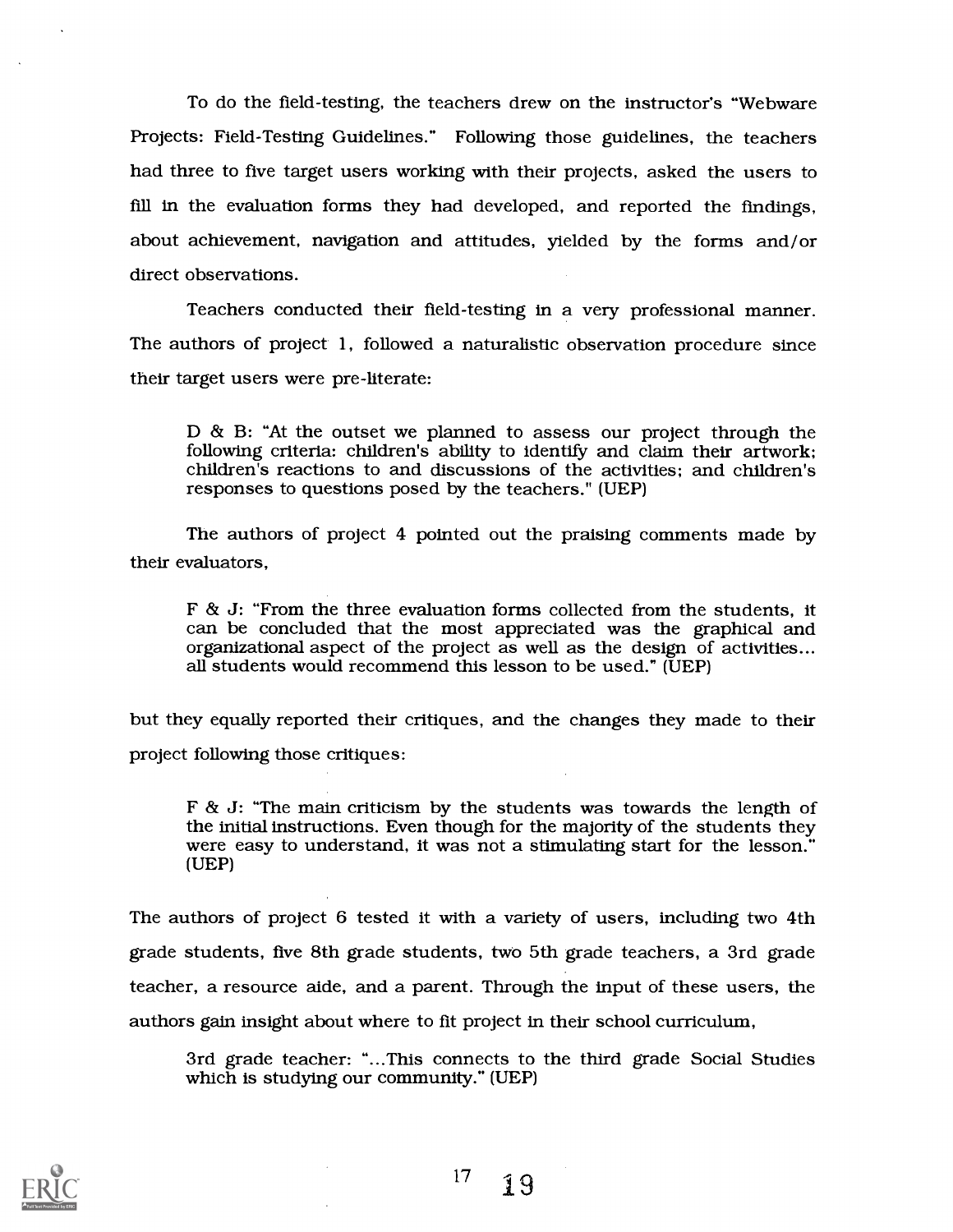or the abilities potentiated by such project,

4th grader: "It was fun to learn about our hometown. It improves our research abilities." (UEP)

Implementation/inclusion of the above strategies and webware features contributed to the creation of an environment which provided the researcher with an opportunity to show in action the role that new technologies may have in shaping and promoting effective collaborative learning.

#### SUMMARY AND CONCLUSIONS

This study revealed the effectiveness of a "strategy redundancy' device used in a graduate-level Internet course in helping participants learn the use of major Internet tools and author basic educational WWW projects.

Because of its qualitative nature, the study allowed the researcher to inductively approach a variety of data sources for investigating the causal relationship between the components of the "strategy redundancy" device, teaching strategies and webware features, and the course outcomes.

The teaching strategies included: 1) provision of effective guidance, 2) tailoring of contents to students' needs; 3) promotion of intensive practice through meaningful tasks; 4) fostering of in-class collaborations; and 5) teacher-learner co-design of the learning environment. The webware features, on the other hand, included: 1) simplicity of structure and ease of navigation; 2) originality of webware materials; 3) purposefulness of Web projects; 4) variety of on-line collaborative opportunities; and 5) teacher-learner co-authored webware materials.

Results of the investigation indicated that the teaching strategies coupled with the features of the on-line materials were responsible for the effectiveness of the course.

The innovative nature of the study and, particularly, its population place some limitations on the conclusions that can be drawn from this study. The

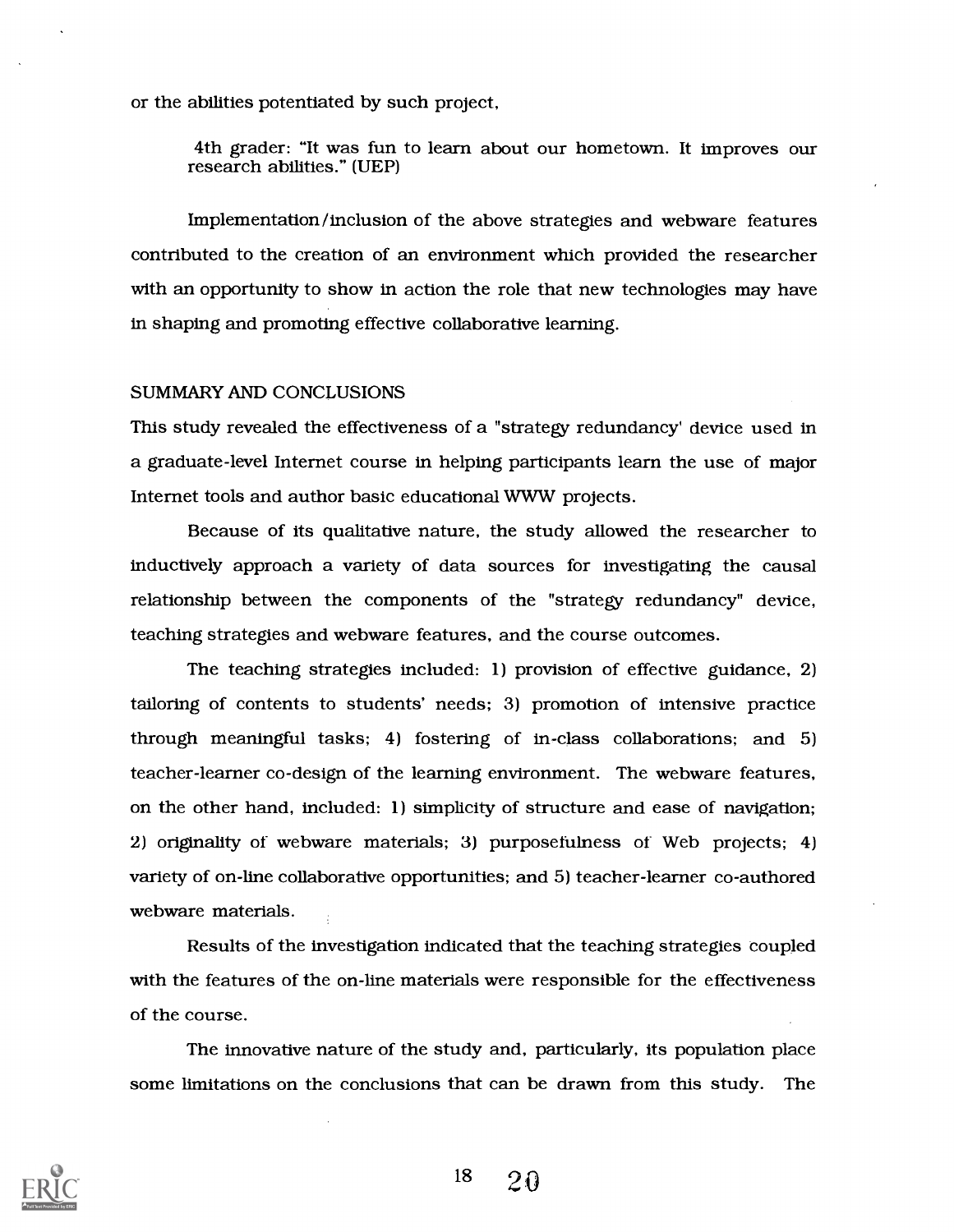small class size, the differences in professional background and computer literacy between the educators and the college students created an atypical course. However, this same atypicality also made possible to investigate the effectiveness of the course teaching strategies and on-line materials in a way that would not have been possible at this time in many standard full-sized courses. With this in mind, it is reasonable to conclude that:

The effectiveness of teacher-delivered instruction supplemented by online materials highly depends upon the implementation of a given set of teaching strategies and the use of materials whose features mirror those strategies.

This conclusion may provide an answer to Hannafin's question about the possibility for the ISD [Instructional Systems Design] field to assume a significant role in conceptualizing more inclusive learning environments in the future (1992). The ISD field will be instrumental in the validation of casebased learning environments which, as the one portrayed here, feature instructional materials whose specific characteristics are tailored after specific teaching strategies, and those, in turn, after specific learning needs.

Providing on-line materials to support classroom-based education in the way described here has potentially significant educational benefits. However, these benefits require substantial investment of time and effort on the part of the instructor. Starting from nothing, it took the instructor an average of five hours to prepare each one-hour lecture. This included creating the lecture materials, creating/selecting the graphic materials, searching and gathering the supplemental readings, sketching assignments, putting lecture materials and assignments into HTML or PostScript files and uploading the files to the server.

Such an investment in human resources might be considered as counterproductive, at a moment when gains in education seem to be measured by the "cost-savings" rather than by the "quality" of the teaching/learning experiences. And yet the investment can be the most valuable instrument for insuring the extensively effective use of instructional technology. Because, as



 $^{19}$  21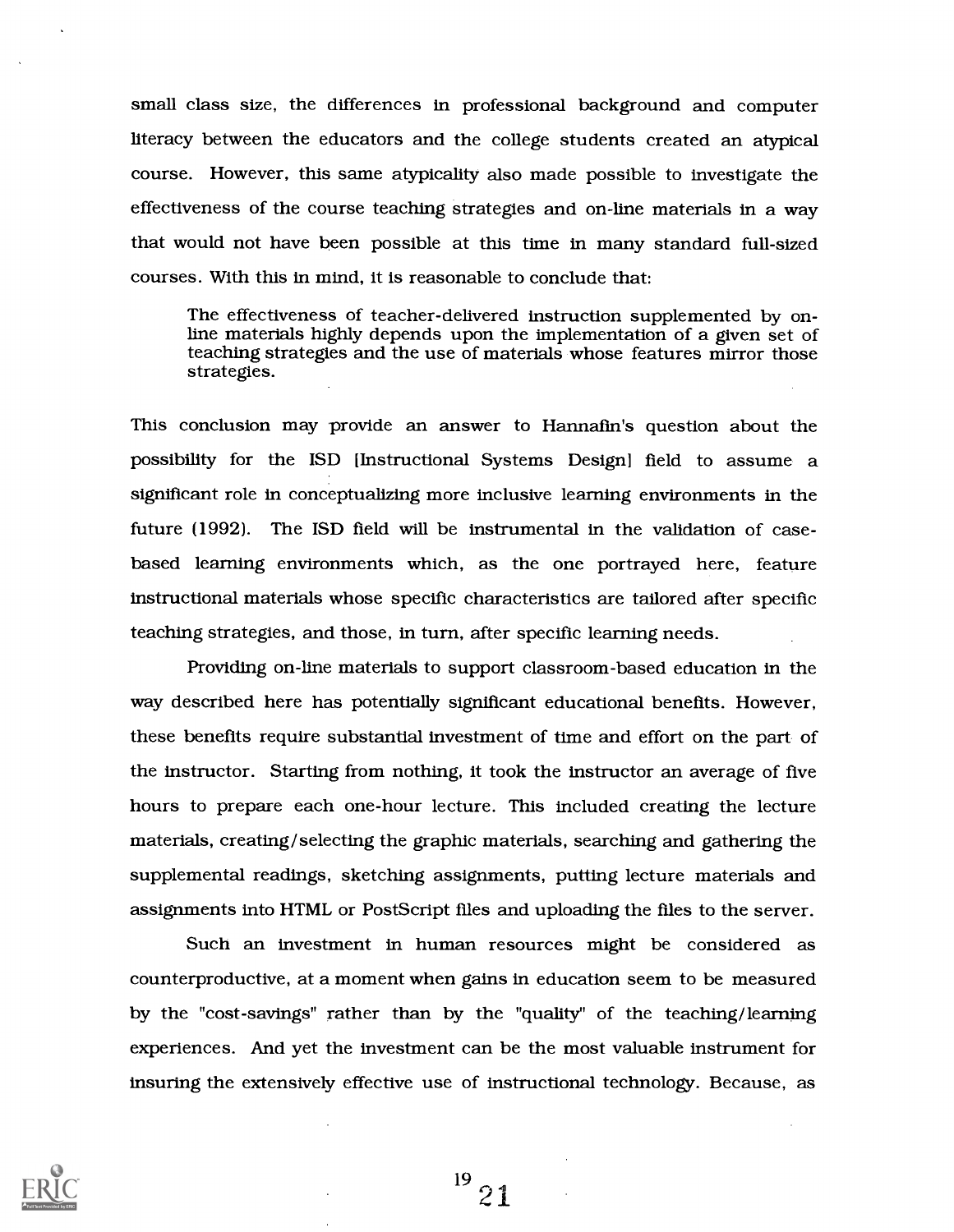Fleming (1993) observes, "The more deeply structural changes to teaching and learning.., will only be possible when institutions recognize that time and energy are needed to develop them..." (p. 323). If practitioners are expected to use technology tools creatively, they should be given the time and the means to learn, develop, and disseminate new approaches to the delivery of instruction.

#### RECOMMENDATIONS AND IMPLICATIONS

In light of the findings of this study, the following recommendations are in order. First, the study should be replicated with a different and bigger population. Second, studies in the field should consider the investigation of the combined impact of teaching strategies and features of alternative delivery tools such as multimedia. Third, more studies should be implemented to investigate the potential of participatory design as a means to effectively introduce the use of instructional technologies. And fourth, more research as the one proposed here would help to truly assess the educational impact of technology. Particularly, because, as Reeves observes: "It would seem that we stand a better chance of having a positive influence on educational practice if we engage in developmental research situated in schools with real problems." (1995: p. 3).

By interrelating teaching strategies and technology tools through the "strategy redundancy" device, this study shows a way to bridge the gap between the constructivist and instructivist camps (Alessi, 1996). If it is true that learning may be a constructive process, it is equally true that expository instruction may still be a decisive mean to foster such construction.

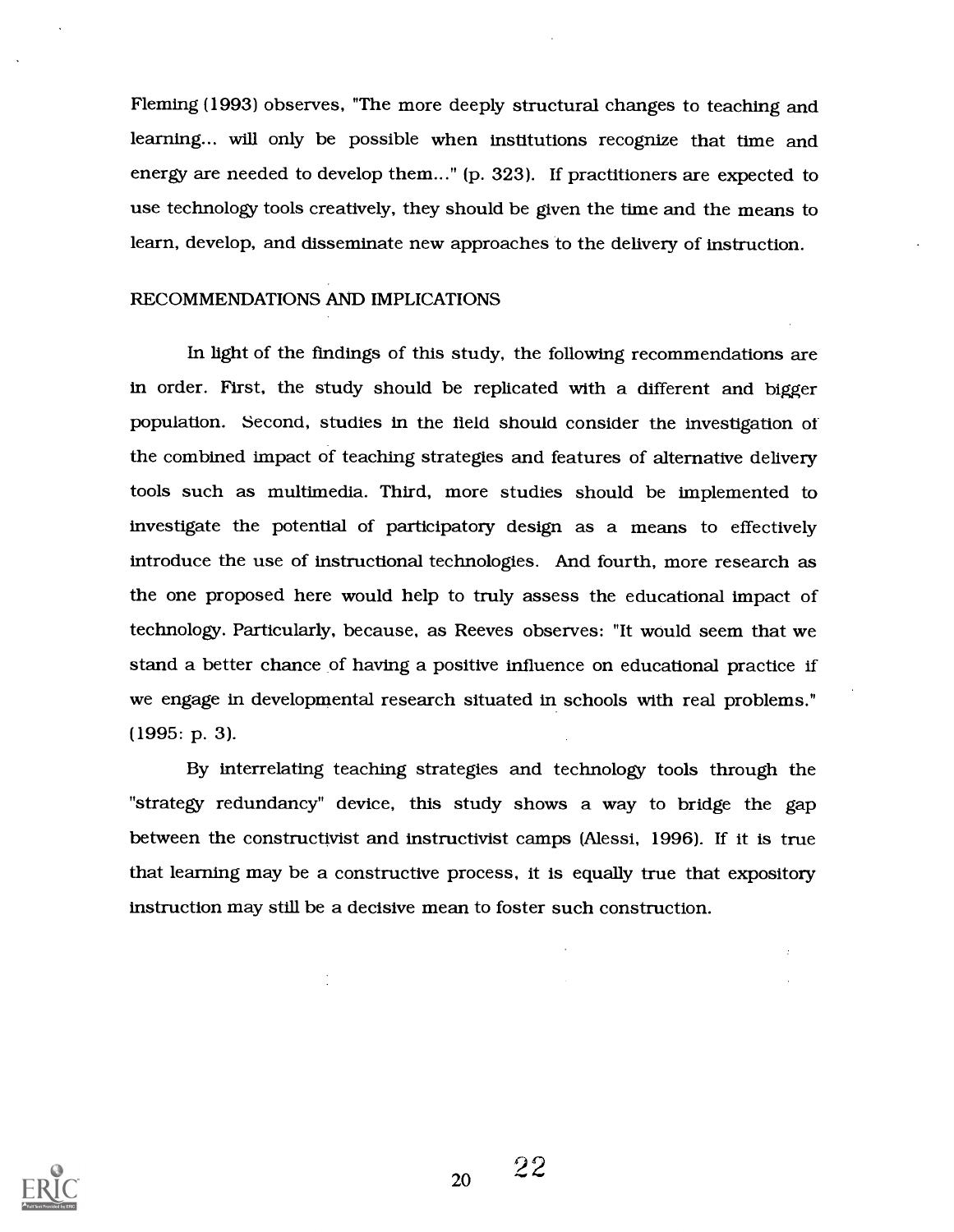#### **REFERENCES**

- Alessi, S. M. (1996). Seeking common ground: Our conflicting viewpoints about http://www.hbg.psu.edu/bsed/intro/docs/common/index.html
- Borrás, I. (1996). RE 503 Internet for Teachers. [Online]<br>http://www.sover.net/~milcasa/503.
- Barron, A. E. & Ivers, K. S. (1996). The Internet and instruction: Ideas and activities. Englewood, CO: Libraries Unlimited.
- Bodner, G. M. (1986). Constructivism: A theory of knowledge. Journal of Chemical Education, 63(10), 873-878.
- Borg, W. R., & Gall, M. D. (1989). Educational Research (5th ed.). New York, NY: Longman

Bromley, D. B. (1986). The Case-Study Method in Psychology and Related Disciplines. New York: Wiley,

- Butler, B. (1995). Using WWW/ Mosaic to support classroom-based education: An experience report. Interpersonal Computing and Technology Journal, 3(1), 17-52.
- Chadwick, J. (1992), The development of a museum multimedia program and the effect of audio on user completion rate. Journal of Educational Multimedia and Hypermedia,  $1(3)$ ,  $331-40$ .
- Clement, J. (1992). Surveying K-12 and postsecondary school networking partnerships. EDUCOM Review, 27(4), 44-46.
- Cohen, M., & Riel, M. (1989). The effect of distant audiences on students' writing. American Educational Research Journal, 26, 143-159.
- Cotton E. G. (1996). The On-line Classroom: Teaching with the Internet. Bloomington, IN: Eric /Edinfo Press.
- Fleming, D. (1993). Opinion: Paradigm lost? Educational Technology and Training International, 29(4), 318-324.
- Fleming, M. L. (1981). Characteristics of effective instructional presentation: What we know and what we need to know. Educational Technology, 21(7), 33-38
- Fleming, M. L., & Levie, W. H. (Eds.). (1993). Instructional message design: Principles from the behavioral and cognitive sciences. Englewood Cliffs, NJ: Educational Technology Publications.
- Guba, E. G. (1981). Criteria for assessing the trustworthiness of naturalistic inquiries. Educational Communication and Technology Journal, 29, 75-91.

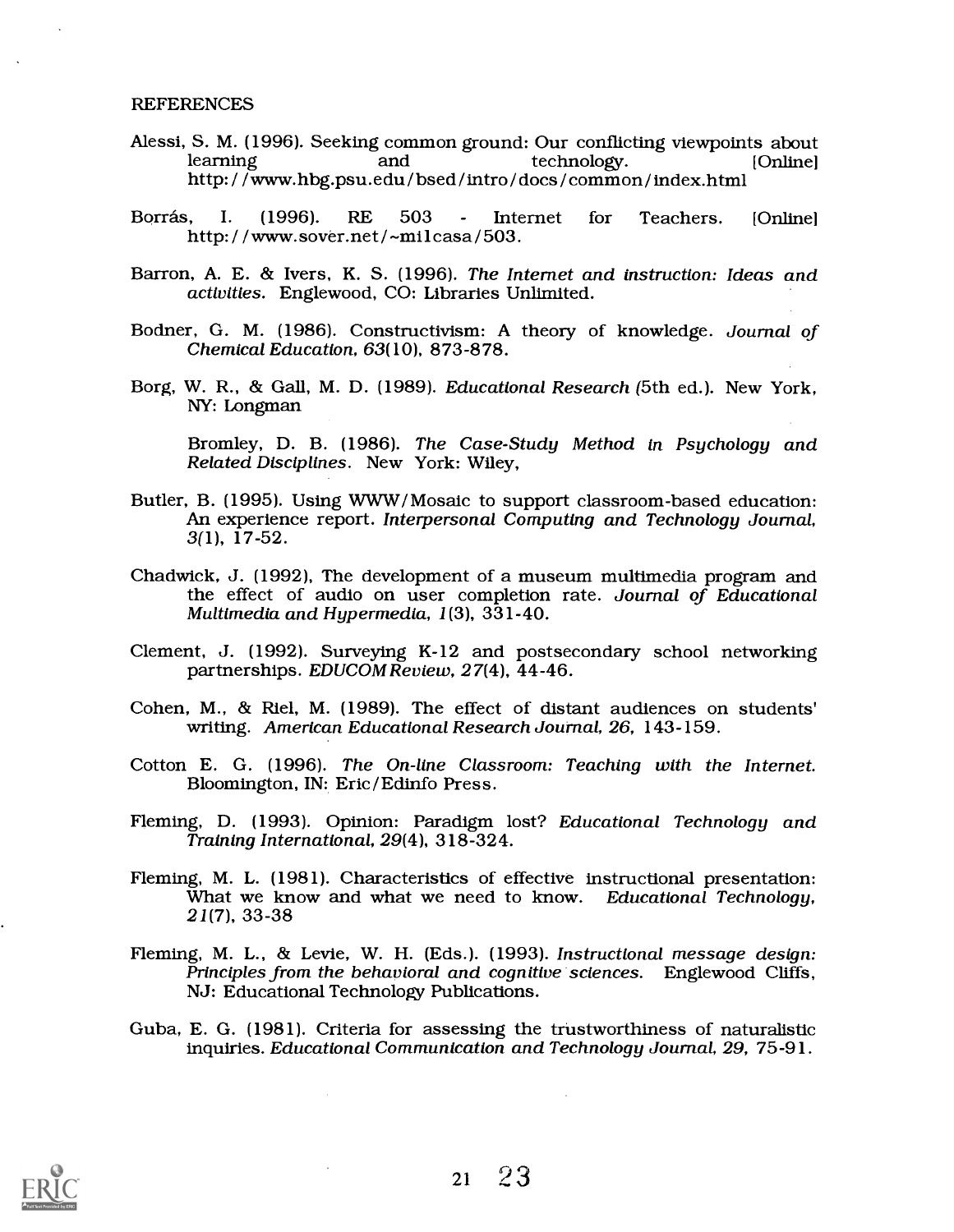- Hannafin, M. (1992). Emerging technologies; ISD, and learning environments:<br>Critical perspectives. Educational Technology Research and Development,<br>40(1), 49-63.
- Jonassen, D. H. (1991). Evaluating constructivistic learning. Educational Technology, September, 28-33.
- Kirk, J., & Miller, M. L. (1986). Reliability and validity in qualitative research. Beverly Hills, CA: Sage Pub.
- Levine, R. (1996). Guide to Web style. [Online] http:/ /www.sun.com /styleguide /tables /.
- Livergood, N. D. (1993-94). A study of the effectiveness of a multimedia intelligent tutoring system. Journal of Educational Technology, 22 (4), 337-344.
- Lynch, P. J. (1996). Web Style Manual. Yale Center for Advanced Instructional Media. [Online] http:/ /info.med.yale.edu/caim/StyleManual\_Top.HTML.
- Mitra, A. (1994). "Instructor-effect" in determining effectiveness and attitude towards technology-assisted teaching: Report of a case study." Journal of Instruction Delivery Systems, 8, 15-21.
- Neuman, D. (1993). Designing databases as tools for higher-level learning: Insights from instructional systems design. Educational Technology Research and Development, 41(4), 25-46.
- Perkins, D. (1991). Technology meets constructivism: Do they make a marriage? Educational Technology, 31(5), 18-23.
- King, A. B. (1996). What makes a great Web site? [Online] A. B. (1996). What makes a great http://www.webreference.com/greatsite.html.
- Ravitz, J. L. (1995). OII feedback form for educational sites. [Online] http://copernicus.bbn.com/testbed2/forms/sitefeedback\_new.html.
- Reeves, T. C. (1995). Questioning the Questions of Instructional Technology Research. [Online] http: / / www.hbg.psu.edu /bsed / intro / docs / dean / .
- Rogers, E. M. (1983). Diffusion of innovation (3rd ed.). New York: Free Press.
- Roschelle, J. (1992). What should collaborative technology be? A perspective from Dewey and situated learning. SIGCUE Outlook, 21(3), 39-42.
- Sharan, S. (Ed.) (1990). Cooperative learning: Theory and research. New York, NY: Praeger.
- Silva, M., & Breuleux, A. (1994). The use of participatory design in the implementation of internet-based collaborative learning activities in K-12 classrooms. Interpersonal Computing and Technology Journal, 3(5), 99- 128. [Online] http: / /www.helsinki.fi/ science / optek / 1994 / n3 / silva.txt.

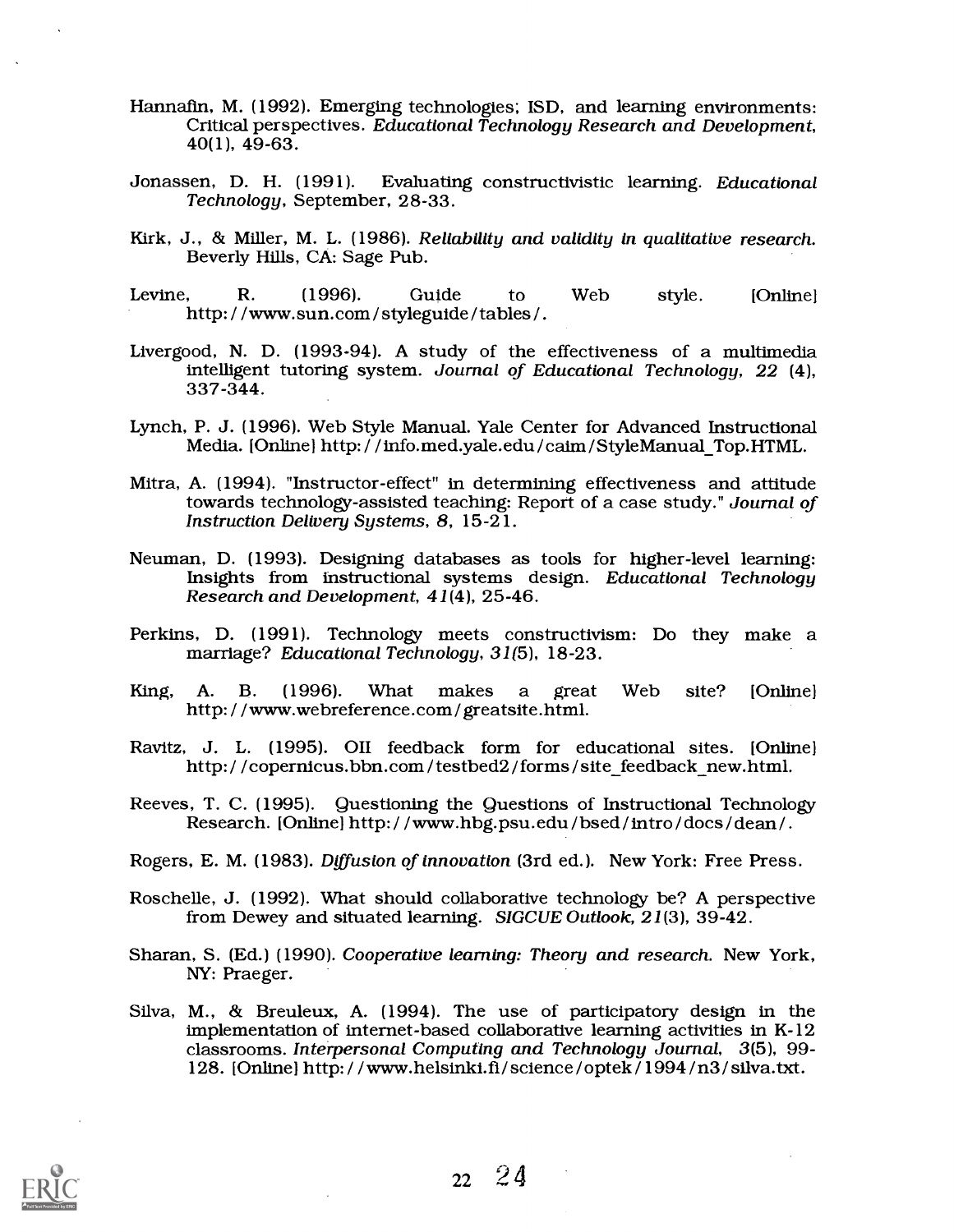Simpson, M, S. (1994). "Neurophysiological considerations related to interactive multimedia." Educational Technology Research and Development , 42 (1), 75 -81.

 $\overline{\phantom{a}}$ 

 $\ddot{\phantom{a}}$ 

 $\ddot{\phantom{a}}$ 

- Yin, R. K. (1992, Spring). The case study method as a tool for doing evaluation. In Hamel, J. (Ed. ), The case study method in sociology (pp. 121 137) [whole issue]. Current Sociology, 40.
- Yin, R. K. (1993). Applications of Case Study Research. Newbury Park, CA: Sage.
- Yin, R. K. (1994). Case Study Research, Design and Methods (2nd ed.). Beverly Hills, California: Sage
- Young, M. F. (1993). Instructional design for situated learning. Educational Technology Research and Development, 41(1), 43-58.

 $\sim$ 

 $\mathcal{A}^{\mathcal{A}}$ 

 $\mathcal{L}$ 

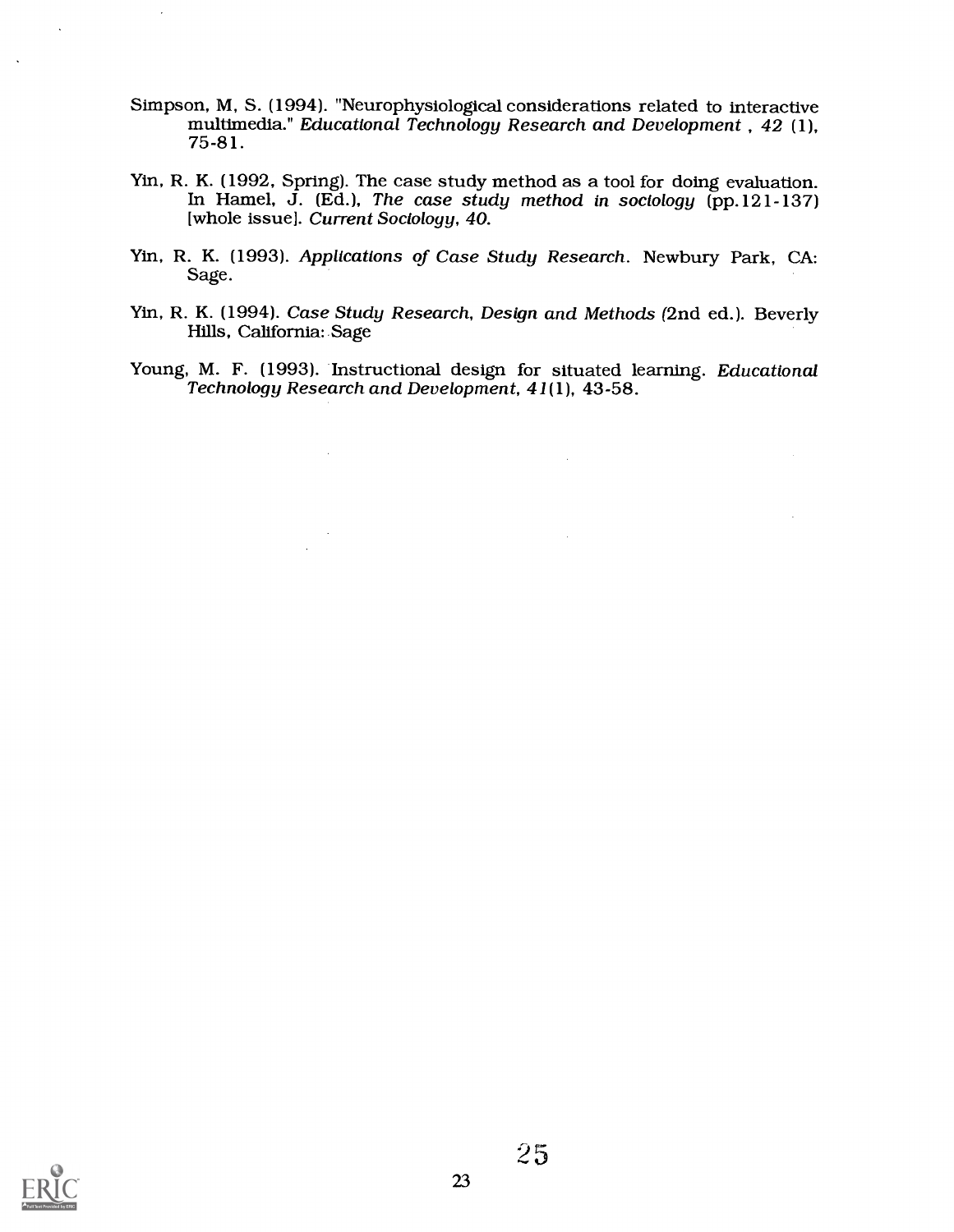#### APPENDIX A. Student Feedback Form

The information you provide in this form will help the instructor to evaluate the effectiveness of the course "RE 503 Internet for Teachers."

1. Rate these aspects of the on-line materials used in "RE 503":

Quality of Content:

Instrumentality in Course Objectives Achievement:

Appropriateness of Links:

Organizational Layout:

Ease of Navigation:

2. Type the names of the nine WWW sites (three per category) linked to the on-line materials of "RE 503" which were the most useful for your learning.

K-12 Education-Related Sites

Internet-Related Sites

HTML-Related Sites

- 3. How effective were the instructor's templates for your learning of HTML?
- 4. Would you recommend the course "RE 503" to other K-12 teachers? Yes or No? If yes, maybe your recommendation is based on one of the following reasons:
	- It promotes the learning of Internet basics.
	- It promotes the development of site evaluation skills.
		- It facilitates the learning of basic Web authoring with HTML.

It offers self-paced learning.

It encourages task-based learning.

5. Additional comments are welcome:

# BEST COPY AVAILABLE

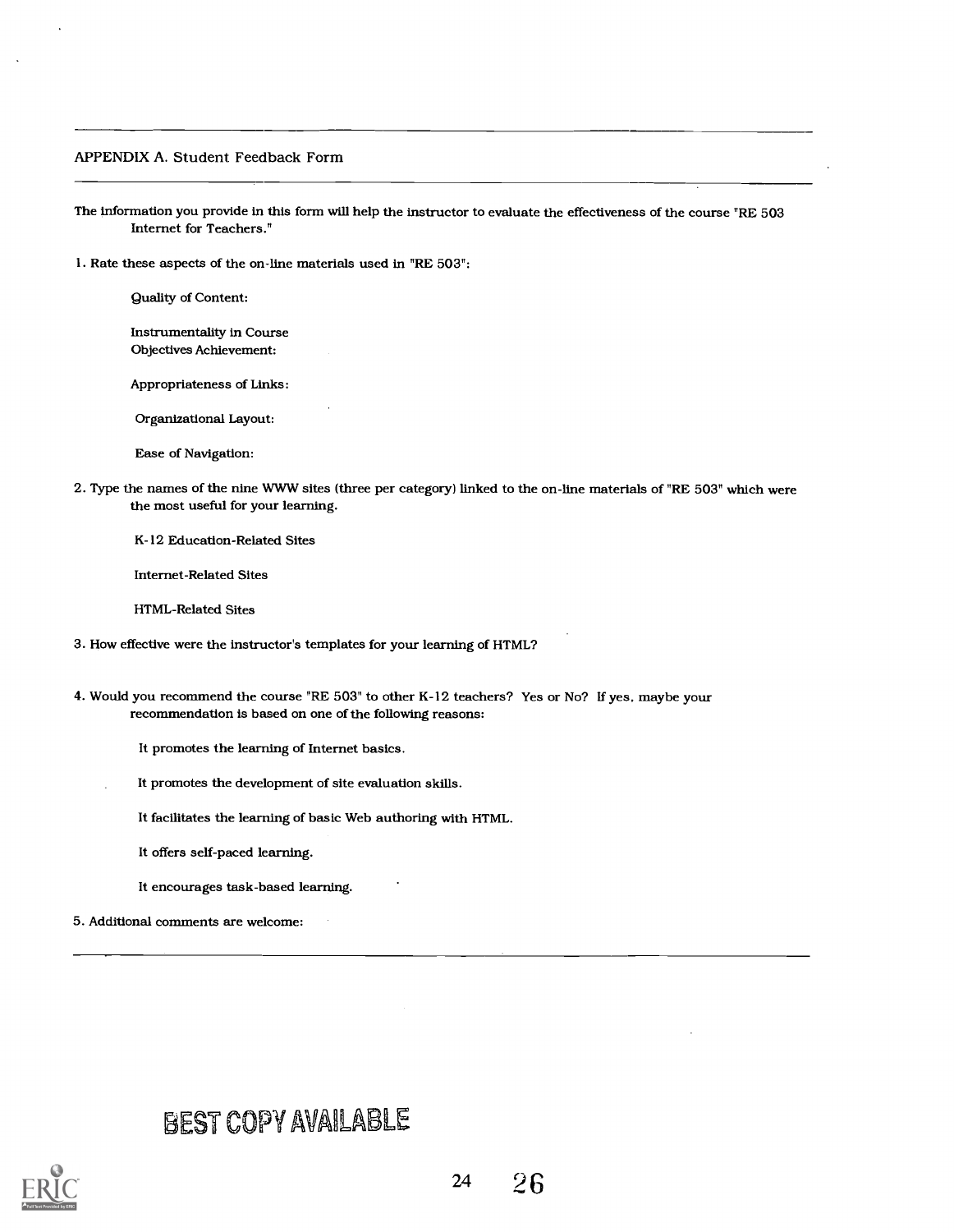# APPENDIX B. Project Evaluation Criteria

 $\Delta$ 

 $\sim$   $\sim$ 

| Criteria                                                       | <b>Points</b> |
|----------------------------------------------------------------|---------------|
| <b>Instructional Quality</b>                                   | Maximum: 40   |
| Content matches objectives                                     |               |
| Information is organized/linked pertinently                    |               |
| Active/collaborative student participation is facilitated      |               |
| Narrative is clear, coherent and motivational                  |               |
| Design & Technical Quality                                     | Maximum: 50   |
| HTML templates are used effectively                            |               |
| Links are operative                                            |               |
| Orienting information about content and navigation is provided |               |
| Graphics/colors/fonts are used appropriately                   |               |
| Text is free of spelling and grammatical errors                |               |
| User Documentation                                             | Maximum: 10   |
| Relationship to curricular area is stated                      |               |
| Rationale is explained                                         |               |
| Objectives are specified                                       |               |
| Implementation procedures are described                        |               |
| Assessment tools are provided                                  |               |
|                                                                | Total:        |

 $\sim 10$ 

 $\sim 10^7$ 



 $\sim 10^7$ 

 $\epsilon$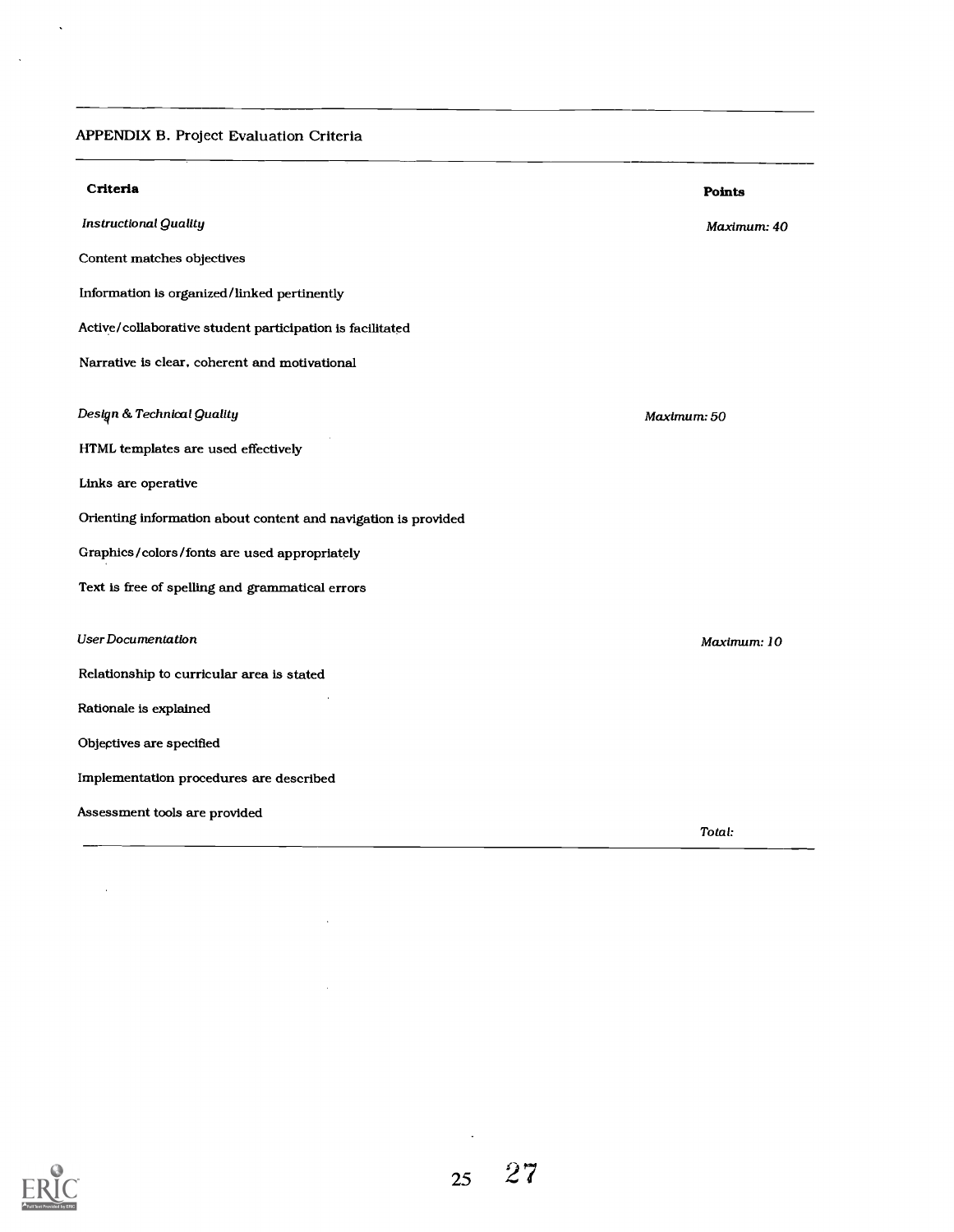#### APPENDIX C. Course Final Projects: Summaries

Internet for Young Children (http: / / www.sover.net/ -milcasa / 503 / prolhome. html)

Subjects: Computer Technology, Art and Language<br>Grade Level: ages 3-5<br>Number of participants: 7

Designed for the 3-5-year olds, this program addresses the following issues: 1) children's ability to recognize their work<br>and photos on the computer screen: 2) children's active participation in the creation of e-mail mes

(AMHS) English Department Home Page (http: / / www.sover.net/ -milcasa /503 /pro2home.html)

Subject: English Department Curriculum Grade Levels: 7-12 Number of participants: approximately 280 AMHS students

This project was conceived as an on-line alternative to the paper text Program of Studies of English at Arlington<br>Memorial High School (AMHS). The project provides information about the activities, projects and staff of th

Spanish Proficiency Exercises (http: / / www.sover.net / -milcasa /503 /pro3home.html)

Subject: Spanish Language Learning Grade Levels: Grades: 6-12 Number of participants: 30

This project consist of ten activities which give 8th graders an opportunity to reinforce their vocabulary and to become familiar with situations which might be found on a Spanish proficiency test (The New York State Regents Exam).

Avez-vous compris? (http: / / www.sover.net / -milcasa /503 /pro4one .html)

Subject: Reading and Writing in French.<br>Grade Levels: Beginning and Intermediate French.<br>Number of participants: 5

This project allows Intermediate students of French to practice their reading comprehension skills. The project requires<br>users to read a series of WWW documents organized into four categories: "La culture," "Les régions et

Biographical Searches (http://www.sover.net/~milcasa/503/pro5one.html)

Subjects: English, Mathematics, Science, and Social Studies Grade Level: 7th Number of participants: approximately 90

The project aims at providing 7th graders with the basics of Internet access and retrieval of information through two activities.. The first activity deals with the obtention of information about famous people using search engines. The second activity draws on web-based movie reviews and games.

Greetings from Vermont (http: / / www.sover.net/ -milcasa / 503 /pro6home.html)

Subjects: Computer Literacy, Language Arts, Science, and Social Studies<br>Grade Level: 4-8 Number of participants: approximately 200

This project aims at developing 4th to 8th graders' ability to select and share Internet information about their community. Drawing upon selected Web resources, students collect information on the local weather and answer

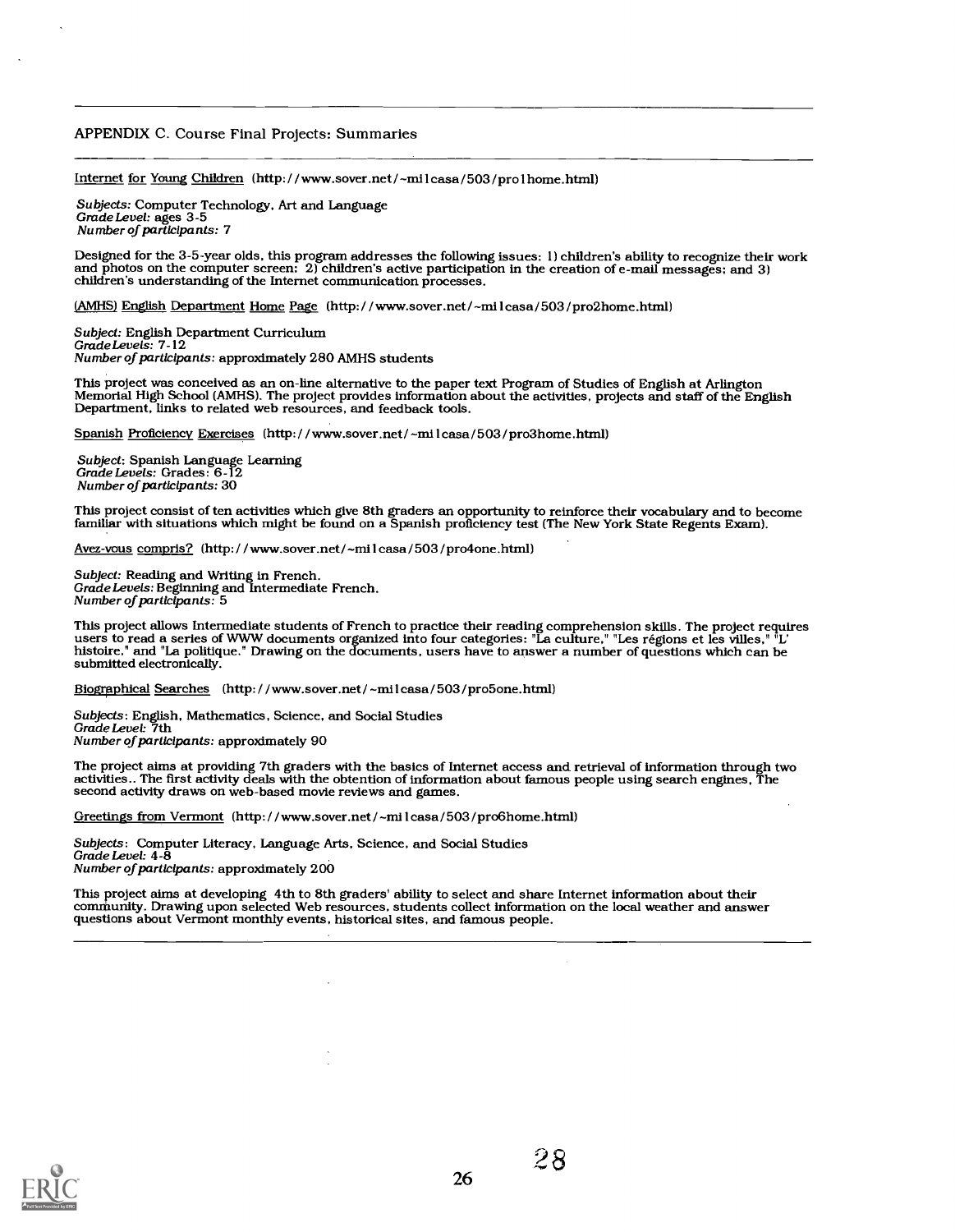# TABLE 1. Course Final Projects: Mean Quality

 $\bar{\mathcal{A}}$ 

 $\hat{\mathcal{A}}$ 

 $\mathcal{L}$ 

 $\sim$   $\sim$ 

| Number of Projects $= 6$     | Possible<br><b>Scores</b> | М     | SD.  |
|------------------------------|---------------------------|-------|------|
| <b>Instructional Quality</b> | $(0-40)$                  | 36.33 | 6.02 |
| Design & Technical Quality   | $(0-50)$                  | 46.67 | 1.80 |
| <b>User Documentation</b>    | $(0-10)$                  | 8.83  | 1.21 |
| Overall Quality              | $(0-100)$                 | 91.83 | 8.30 |

 $\bar{z}$ 

 $\ddot{\phantom{1}}$ 

 $\epsilon$ 

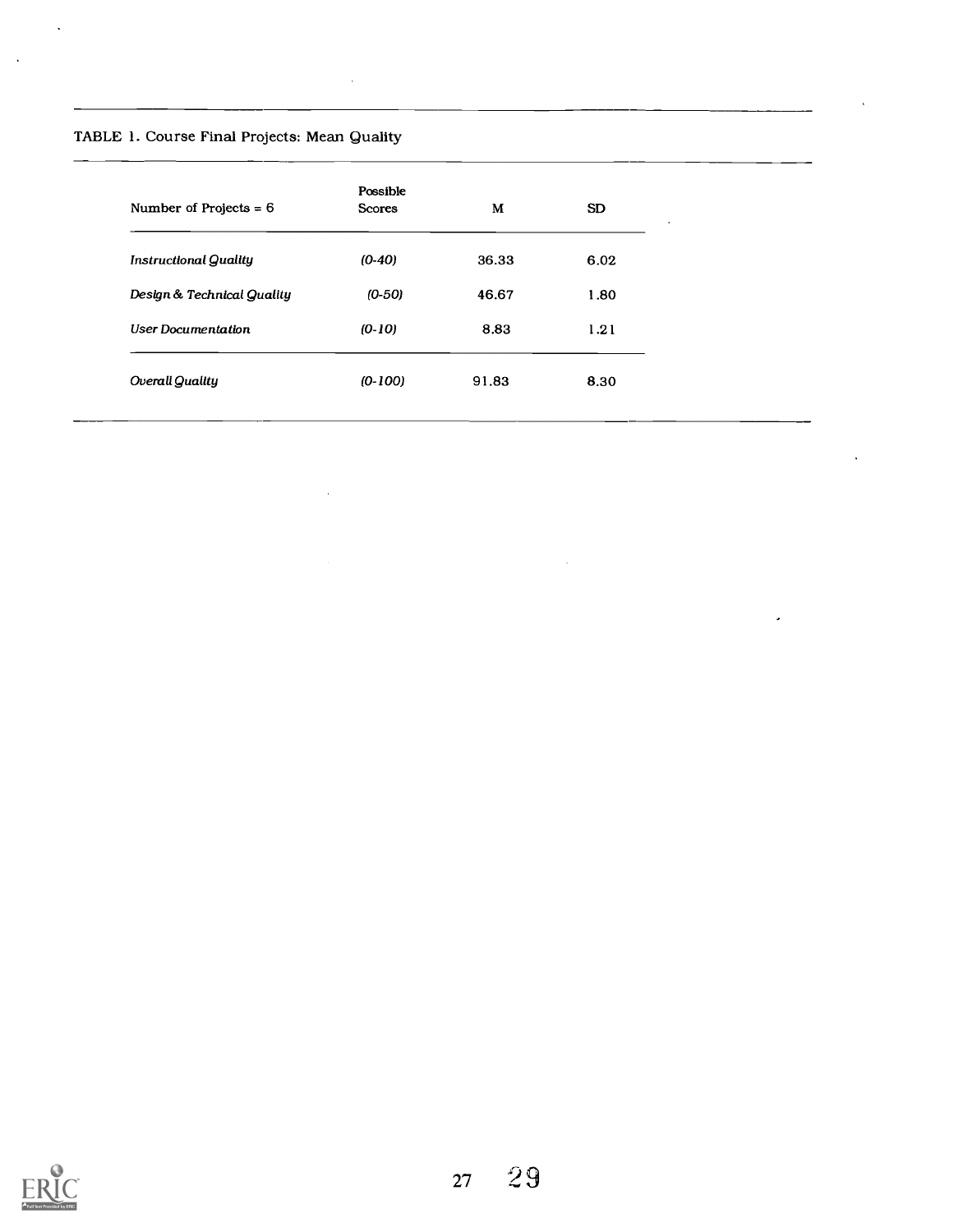



 $\ddot{\phantom{a}}$ 

 $\ddot{\phantom{a}}$ 

BEST COPY AVAILABLE  $_{28}$  30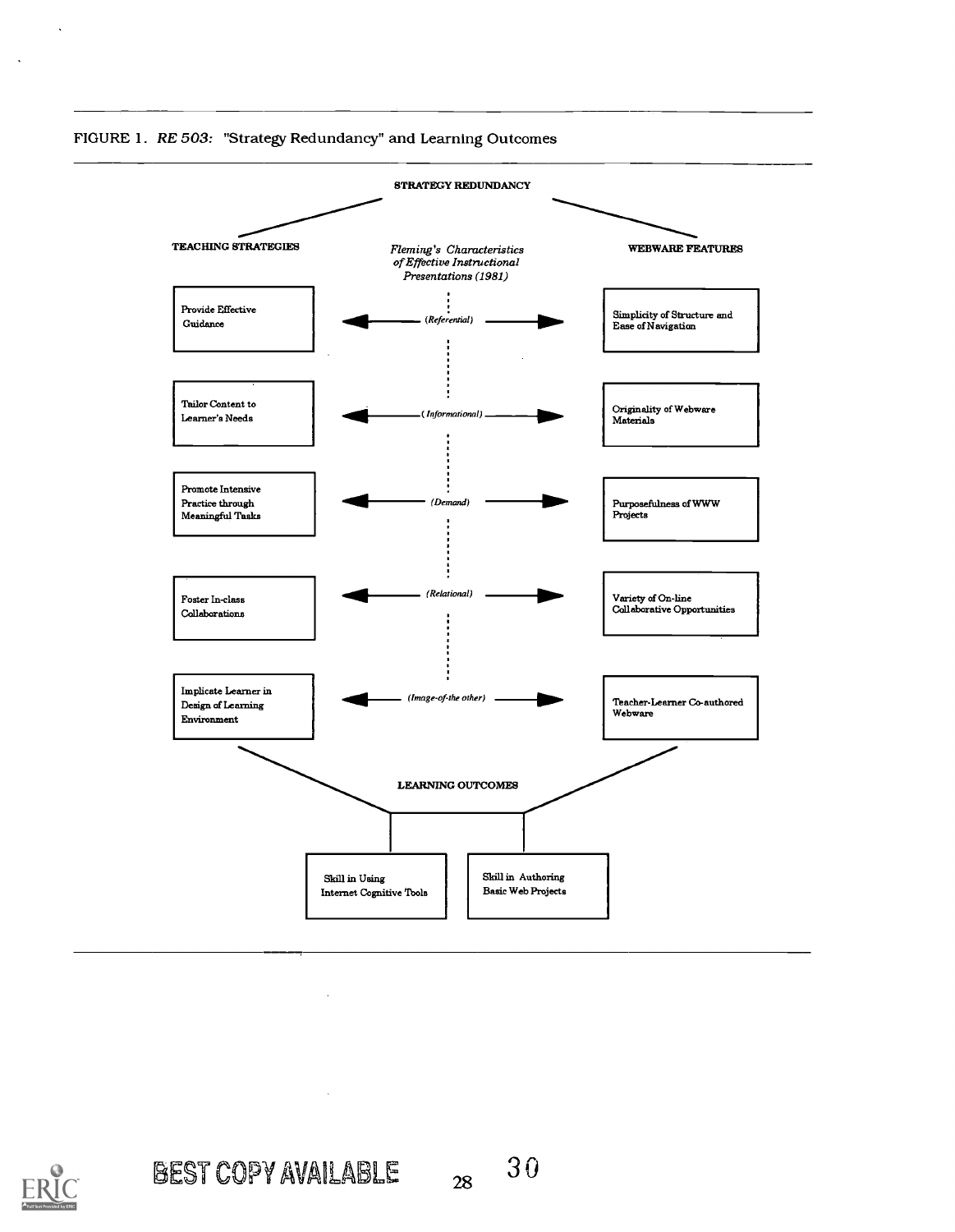## FIGVRE 2. RE 503: Study Multiple Sources of Data

 $\mathcal{L}^{\pm}$ 

 $\sim$   $\sim$ 

|                   | • teachers' reflections on their learning of the Internet tools (IT)                         |
|-------------------|----------------------------------------------------------------------------------------------|
| <b>Narratives</b> | • final SEPC Course Evaluation Summary (CES)                                                 |
|                   | • students' reports of users' evaluations of the course projects (UEP)                       |
| Tabular Materials | • students' feedback on the course (SFC)<br>• instructor's evaluation of the course projects |
| <b>Notes</b>      | • instructor's in- and out-of-class observations (IO)                                        |
| Testimonials      | • e-mail messages from course participants and non-participants (EM)                         |

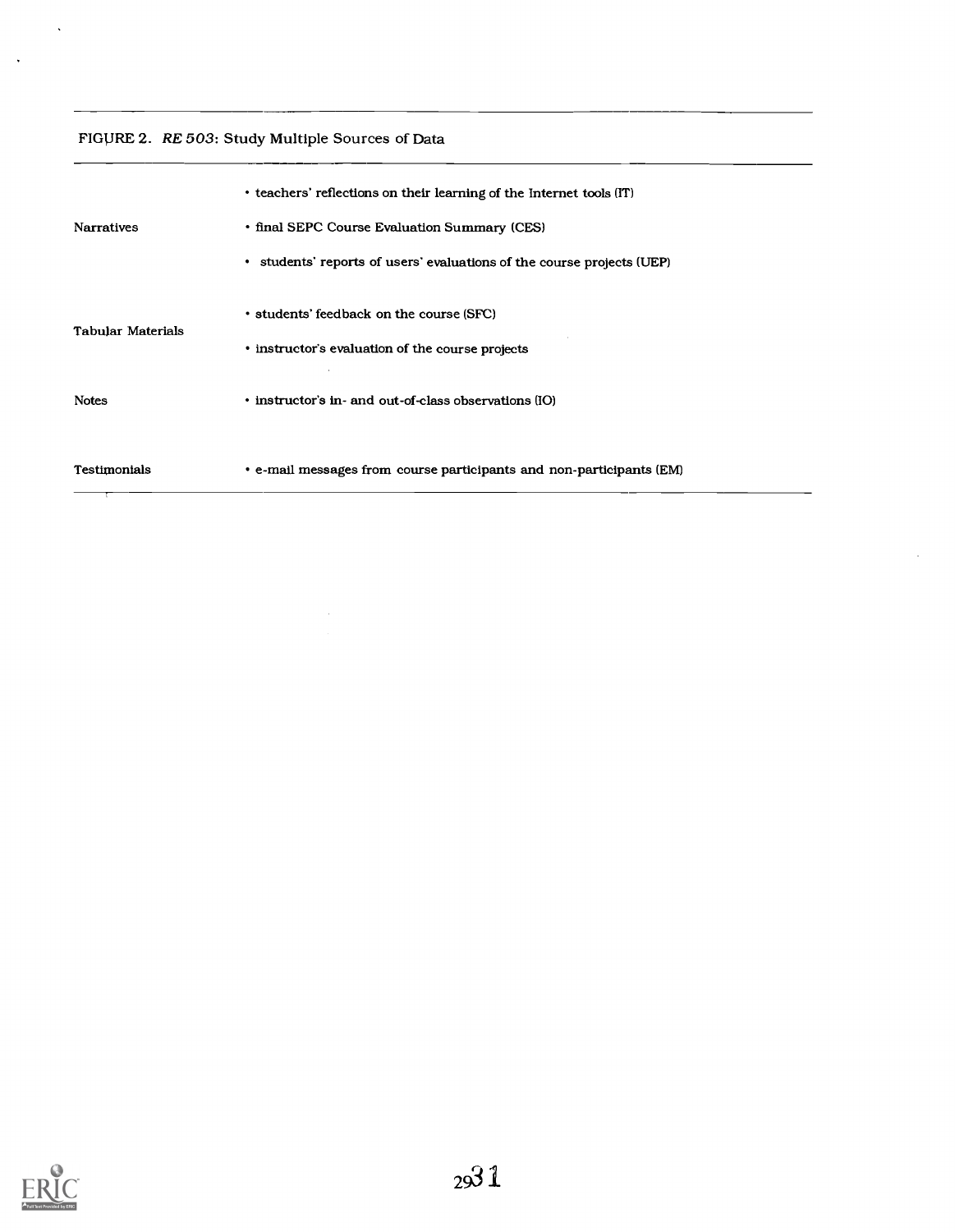| FIGURE 3. Internet Tools Addressed in RE 503 |  |
|----------------------------------------------|--|
|----------------------------------------------|--|

 $\ddot{\phantom{a}}$ 

 $\bar{\mathbf{v}}$ 

|                                    | • Electronic mail   | Eudora (client program))                                                  |  |
|------------------------------------|---------------------|---------------------------------------------------------------------------|--|
| <b>Communication Tools</b>         | • Videoconferencing | Listserv (mailing lists)<br>CUSeeMe (client program)                      |  |
|                                    |                     | TurboGopher (client program)                                              |  |
| <b>Information-Searching Tools</b> | $\cdot$ Gopher      | Veronica (search engine)                                                  |  |
|                                    | $\cdot$ FTP         | Fetch (client program)<br>Archie (anonymous FTP database)                 |  |
|                                    | • WWW browsers      | Netscape (client program)                                                 |  |
| Communication<br>$\alpha$          |                     | Lycos. Yahoo, etc. (search engines)<br>Usenet/Newsgroups (computer-based- |  |
| <b>Information-Searching Tools</b> |                     | discussions and messages)                                                 |  |
|                                    | • Telnet            | NCSA Telnet (client program)<br>IRC (multi-user chat system)              |  |
|                                    |                     |                                                                           |  |



 $\overline{\phantom{a}}$ 

 $\frac{1}{2}$ 

 $\mathcal{A}$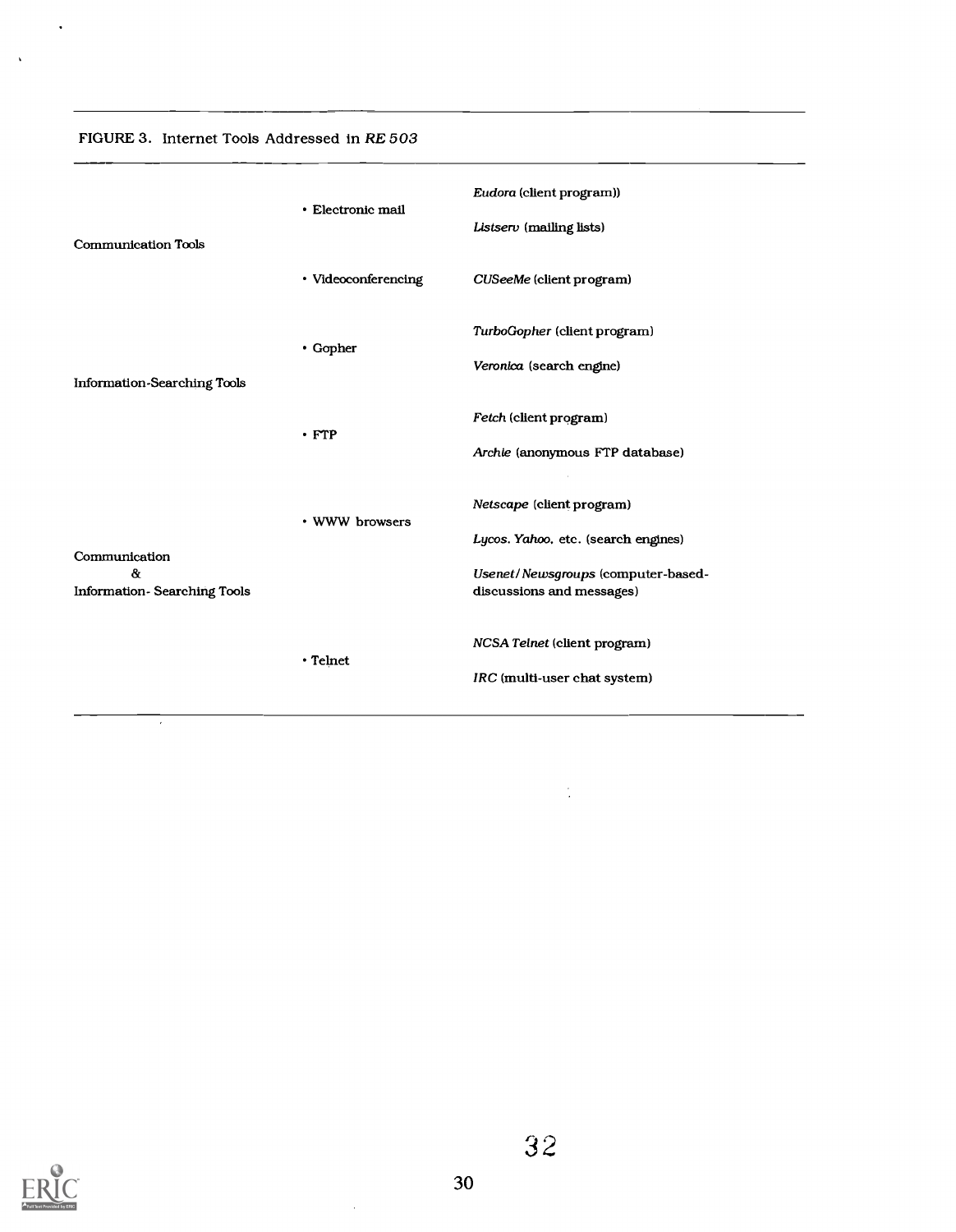From: st acey @ Eric IR. Syr .Edu To: borras@mail.sdsu.edu Date: Wed, 21 Oct 1998 09:08:51 -0400 MIME-Version: 1.0 Subject: Reproduction Release Request Priority: normal

Dear Dr. Borras:

I am writing on behalf of the ERIC Clearinghouse on Information and Technology with regard to your paper, "Strategy Redundancy" and Its Impact on the Effectiveness of Technology-Enhanced Instruction: A Case Study. Congratulations, your paper has been accepted for inclusion in the ERIC database.

However, I need your permission to reproduce this document. I am not able to process the information for retrieval without a "reproduction release."

Therefore, I have attached the reproduction release form to the bottom of this letter which must be completed, signed and returned in hard copy via fax or mail before further processing can occur. Please return said document at your earliest possible convenience to:

Stacey L. Marovich, Database Assistant ERIC Clearinghouse on Information & Technology Syracuse University 4-194 Center for Science and Technology Syracuse, NY 13244-4100. Fax: (315) 443-5448

Please contact me with any questions or concerns, of if I can provide further assistance or information. Thank you for your interest in the ERIC system.

Sincerely,

Stacey L. Marovich Database Assistant stacey@ericir.syr.edu (800) 464-9107

\*\*\*\*\*\*\*\*\*\*\*\*\*\*\*\*\*\*\*\*\*\*\*\*\*\*\*\*\*\*\*\*\*\*\*\*\*\*\*\*\*\*\*\*\*\*\*\*\*\*\*\*\* U.S. DEPARTMENT OF EDUCATION Office of Educational Research & Improvement (OERI) Educational Resources Information Center (ERIC)

REPRODUCTION RELEASE:

I. DOCUMENT IDENTIFICATION:

Title: Strategy Recundancy and  $Enhanced$  $\frac{a_{\text{author}}}{b_{\text{arcas}} + 1}$  sat and Its Impact on the Effectiveness of fruction: A Case Stur

Corporate Source:

Publication Date:

II. REPRODUCTION RELEASE: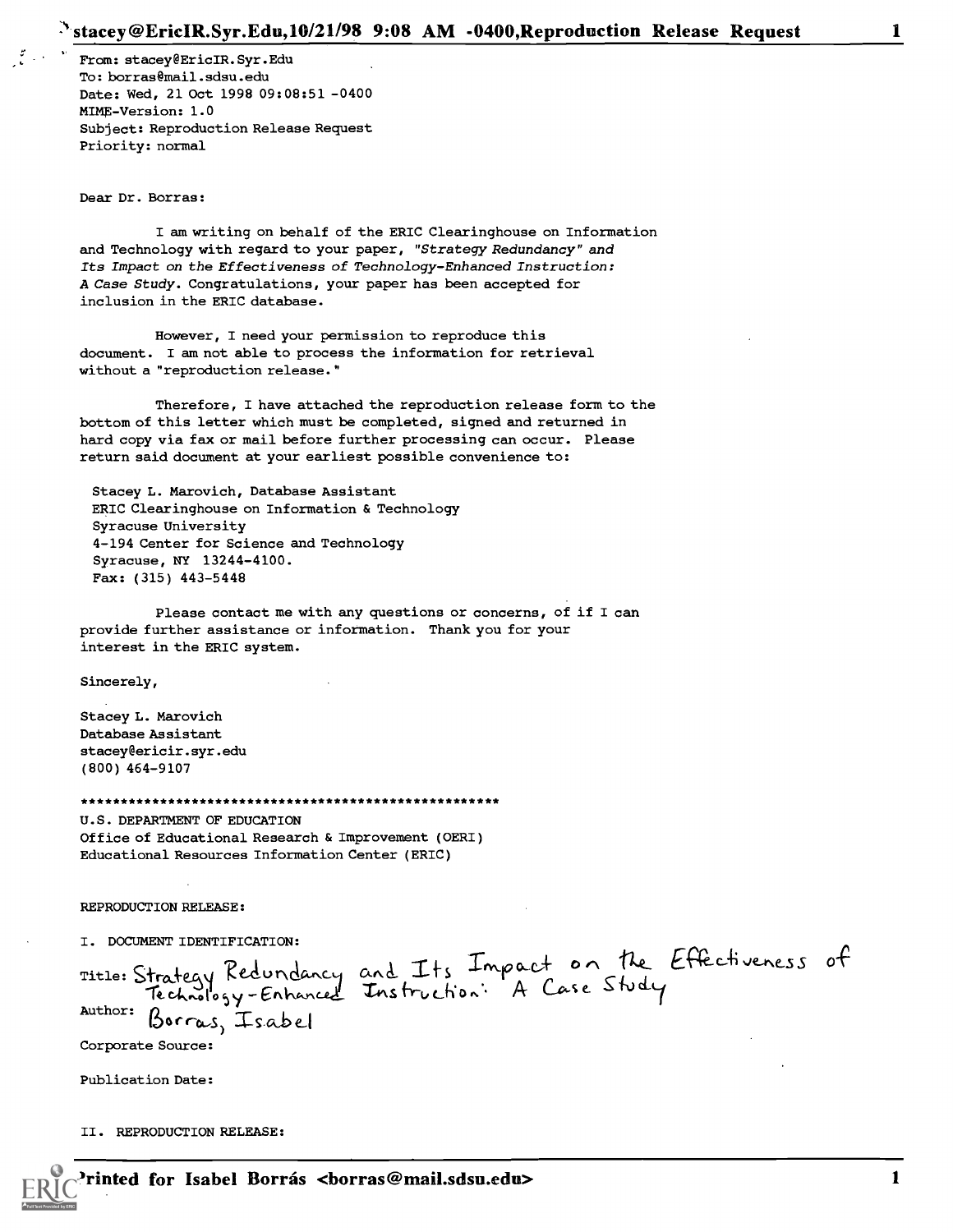In order to disseminate as widely as possible timely and significant materials of interest to the educational community, documents announced in the monthly abstract journal of the ERIC system, Resources in Education (RIE), are usually made available to users in microfiche, reproduced paper copy, and electronic/optical media, and sold through the ERIC Document Reproduction Service (EDRS) or other ERIC vendors. Credit is given to the source of each document, and if reproduction release is granted, one of the following notices is affixed to the document.

If permission is granted to reproduce and disseminate the identified document, please CHECK ONE of the following three options and sign at the bottom of the page.

 $X$  Permission is granted to the Educational Resources Information Center (ERIC) to reproduce this material in microfiche, paper copy, electronic, and other optical media (Level 1) .

Or

Permission is granted to the Educational Resources Information Center (ERIC) to reproduce this material in microfiche and in electronic media for ERIC subscribers only (Level 2A) .

or

Permission is granted to the Educational Resources Information Center (ERIC) to reproduce this material in microfiche only (Level 2B).

| Sign Here <sub>(</sub><br>-Salul | Donds | $21/0\sigma$ |
|----------------------------------|-------|--------------|
|                                  |       |              |

Documents will be processed as indicated provided reproduction quality permits. If permission to reproduce is granted, but no box is checked, documents will be processed at Level 1.

I hereby grant to the Educational Resources Information Center (ERIC) nonexclusive permission to reproduce this document as indicated above. Reproduction from the ERIC microfiche or electronic/optical media by persons other than ERIC employees and its system contractors requires permission fro the copyright holder. Exception is made for non-profit reproduction by libraries and other service agencies to satisfy information needs of educators in response to discrete inquiries.

| Signature: Fall Doxrés position: ASSIStent Professor                                     |
|------------------------------------------------------------------------------------------|
| Printed Name: ISABEL BORRAS Organization: San Diego State University                     |
| Address: 7255 Navajo Road C-130. San Diego, CA 92119                                     |
| $\mathcal{F}$ elephone Number: (619) 464 5541 e-mail: borras $\mathcal{P}$ mail.sdsv.edu |

Date:  $10/21/98$ 

III. DOCUMENT AVAILABILITY INFORMATION (FROM NON-ERIC SOURCE) :

If permission to reproduce is not granted to ERIC, or, if you wish ERIC to cite the availability of this document from another source, please provide the following information regarding the availability of